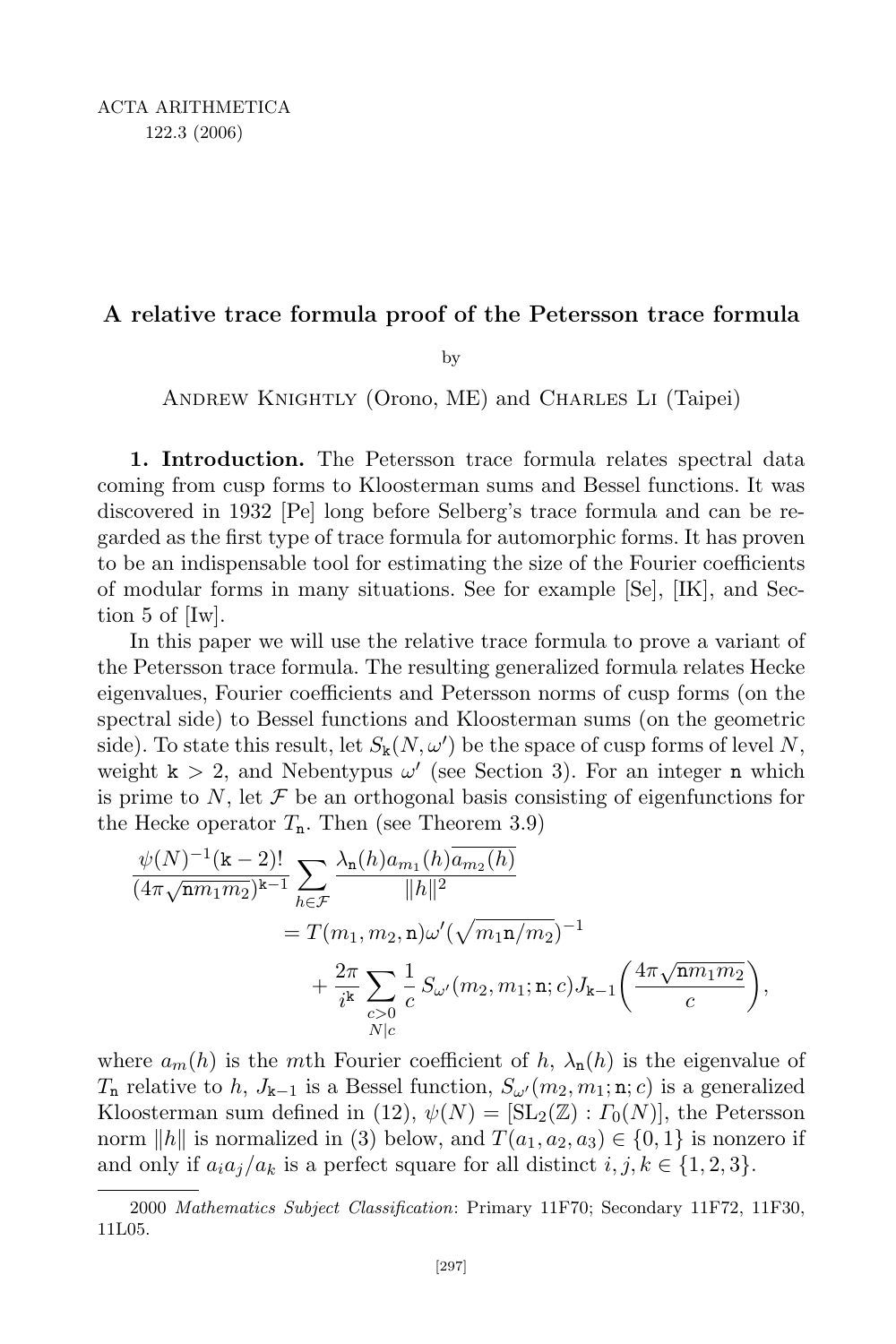In the special case  $n = 1$ , we recover the classical Petersson trace formula (see Corollary 3.12 in the last section). The chief difference is that the above formula includes Hecke eigenvalues, whereas the classical version involves only the Fourier coefficients. Of course, for  $GL_2(\mathbb{Q})$  the two concepts are essentially the same. In the last section, we will briefly explain how the generalized formula can also be derived from the classical formula.

The modern theory of modular forms uses the viewpoint of representation theory. In this context, much has been done by the experts to develop various kinds of trace formulas for studying the spectral data attached to automorphic forms. Two noteworthy examples are Arthur's generalization of the Selberg trace formula to higher rank groups (cf. [Ar] and its references), and Jacquet's relative trace formulas obtained by integrating kernel functions over different subsets (refer to [Ja] and the bibliography of Lecture VIII in [Ge2]). These tools are very well suited for determining the nature of the functorial connections between the cuspidal representations of two different groups. However such abstract works can seem far removed from the realm of classical modular forms. The present proof of the Petersson trace formula illustrates a method which takes such work into an explicit form which is useful analytically in the classical sense.

This approach suggests itself for generalization to other groups, where:

- $\bullet$  a reproduction of the classical argument (via Poincaré series) would be much more complicated,
- the relationship between Hecke eigenvalues and Fourier coefficients is not as transparent as it is for  $GL_2(\mathbb{O})$ .

We hope to pursue this idea in future work.

**2. General setting.** Let  $F$  be a number field, with adele ring  $A$ . Let G be a reductive group over F. Let H be an abelian subgroup of  $G \times G$ . We assume that  $H(F)\backslash H(\mathbb{A})$  is compact. Define a right action of H on G by  $g(x, y) = x^{-1}gy$ . For  $g \in G$ , let  $H_g$  be the stabilizer of g, i.e.

$$
H_g = \{(x, y) \in H \mid x^{-1}gy = g\}.
$$

For  $\delta \in G(F)$ , let  $\delta$  be the  $H(F)$ -orbit of  $\delta$  in  $G(F)$ , i.e.

$$
[\delta] = \{ x^{-1} \delta y \mid (x, y) \in H(F) \}.
$$

Each element of  $\delta$  can be expressed uniquely in the form  $u^{-1}\delta v$  for some  $(u, v) \in H_\delta(F) \backslash H(F).$ 

Let f be a continuous function on  $G(\mathbb{A})$ , and let

(1) 
$$
K(x,y) = \sum_{\gamma \in G(F)} f(x^{-1}\gamma y) \quad (x, y \in G(\mathbb{A}))
$$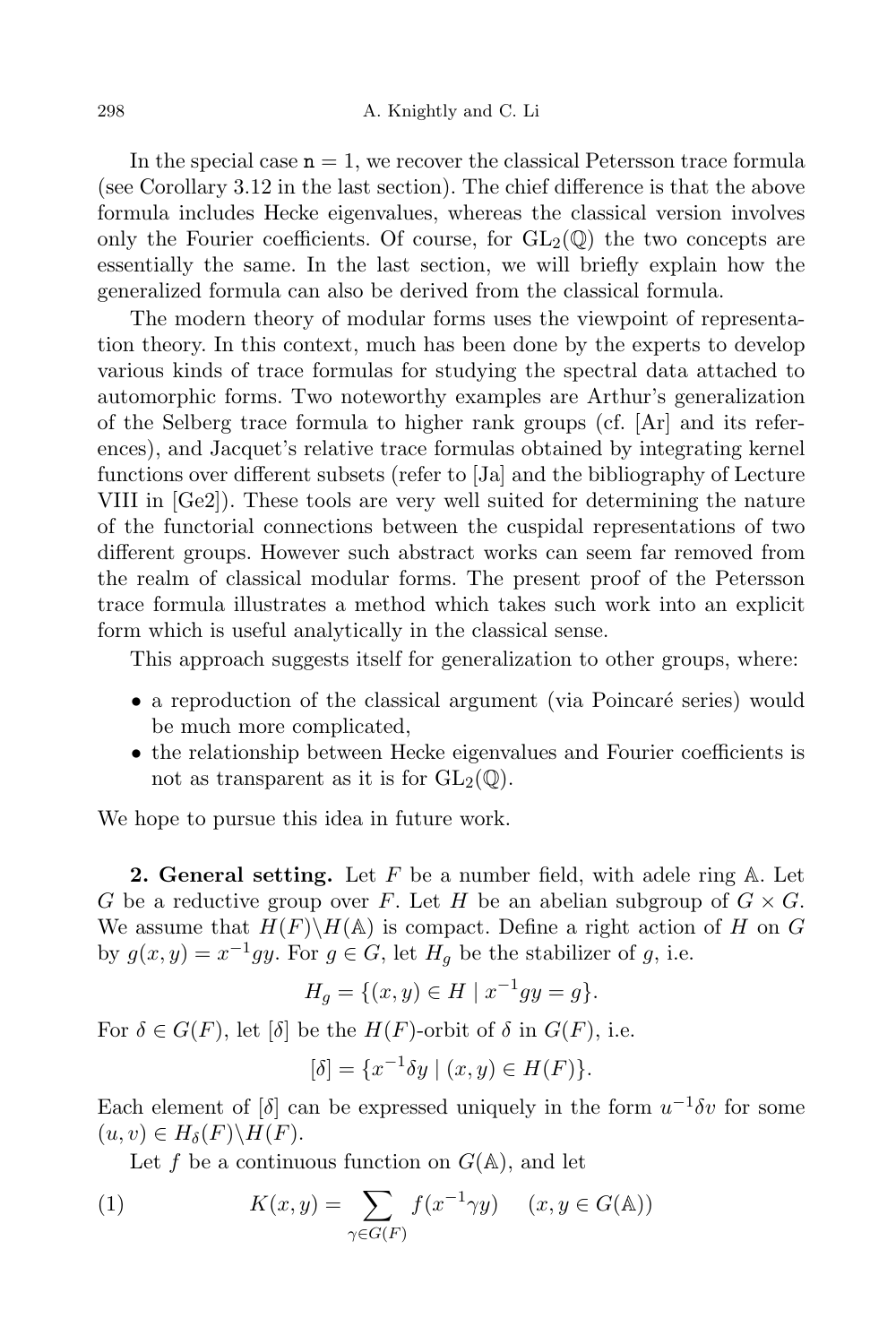be the associated kernel function. We assume that the above sum is uniformly absolutely convergent on compact subsets of  $H(\mathbb{A})$ . In particular,  $K(x, y)$  is a continuous function on the compact set  $H(F)\backslash H(\mathbb{A})$ . Let  $\chi(x, y)$ be a character of  $H(\mathbb{A})$ , invariant under  $H(F)$ . Consider the expression

(2) 
$$
\int_{H(F)\backslash H(\mathbb{A})} K(x,y)\chi(x,y) d(x,y),
$$

where  $d(x, y)$  is an  $H(\mathbb{A})$ -invariant measure. A relative trace formula results from computing this integral using spectral and geometric expressions for  $K(x, y)$ .

Using the geometric expression (1), the integral (2) can be rewritten as

$$
\int_{H(F)\backslash H(\mathbb{A})} \sum_{\gamma \in G(F)} f(x^{-1}\gamma y) \chi(x, y) d(x, y)
$$
\n
$$
= \int_{H(F)\backslash H(\mathbb{A})} \sum_{[\delta]} \sum_{\gamma \in [\delta]} f(x^{-1}\gamma y) \chi(x, y) d(x, y)
$$
\n
$$
= \int_{H(F)\backslash H(\mathbb{A})} \sum_{[\delta]} \sum_{(u, v) \in H_{\delta}(F)\backslash H(F)} f(x^{-1}u^{-1}\delta vy) \chi(x, y) d(x, y)
$$
\n
$$
= \sum_{[\delta]} \int_{H_{\delta}(F)\backslash H(\mathbb{A})} f(x^{-1}\delta y) \chi(x, y) d(x, y).
$$

The last step follows because  $\chi$  is  $H(F)$ -invariant. Let

$$
I_{\delta}(f) = \int_{H_{\delta}(F) \backslash H(\mathbb{A})} f(x^{-1} \delta y) \chi(x, y) d(x, y)
$$

so that (2) is equal to  $\sum_{[\delta]} I_{\delta}$ . An orbit  $[\delta]$  is *relevant* if  $\chi$  is trivial on  $H_{\delta}(\mathbb{A})$ .

PROPOSITION 2.1. If  $[\delta]$  is not relevant, then  $I_{\delta} = 0$ .

*Proof.* If  $[\delta]$  is not relevant, there exists  $(u, v) \in H_{\delta}(\mathbb{A})$  such that  $\chi(u, v)$  $\neq$  1. Because H is abelian and the measure is  $H(\mathbb{A})$ -invariant, we have

$$
I_{\delta}(f) = \int\limits_{H_{\delta}(F)\backslash H(\mathbb{A})} f(x^{-1}u^{-1}\delta vy)\chi(ux, vy) d(ux, vy)
$$
  
=  $\chi(u, v) \int\limits_{H_{\delta}(F)\backslash H(\mathbb{A})} f(x^{-1}\delta y)\chi(x, y) d(x, y) = \chi(u, v)I_{\delta}(f).$ 

It follows that  $I_{\delta}(f) = 0$ .

## 3. The Petersson trace formula

**3.1.** Background and notation. In this section we recall various facts and notation from [KL]. Let A denote the adeles of  $\mathbb{Q}$ , let  $G = GL(2)$ , and let Z be the center of G. We write  $\overline{G}$  for  $G/Z$ . Fix a weight k and a level N, and let  $\omega'$  be a Dirichlet character with conductor dividing N. For  $\gamma \in \Gamma_0(N)$ ,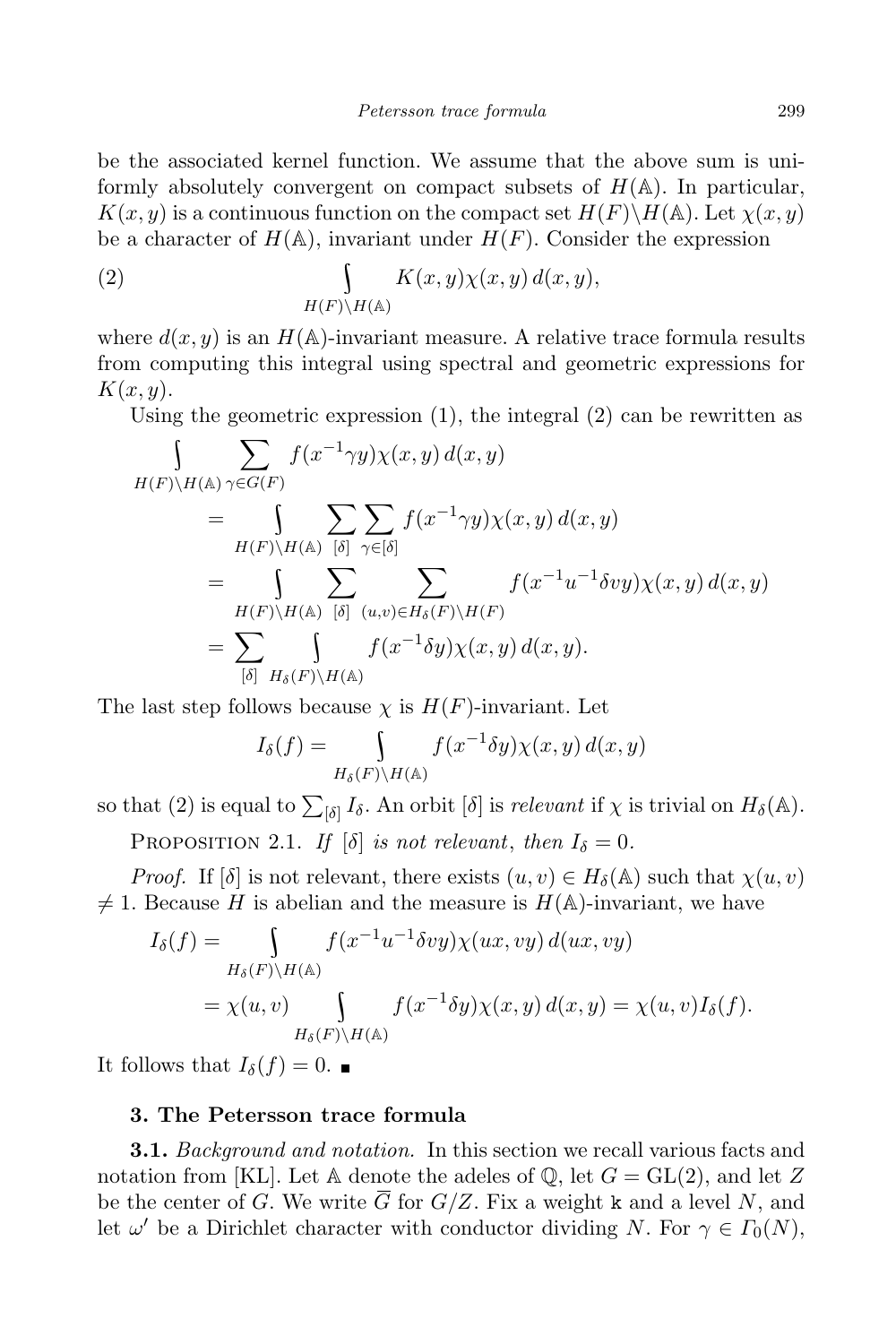define

$$
\omega'(\gamma) = \omega'(d), \quad \gamma = \begin{pmatrix} a & b \\ c & d \end{pmatrix}.
$$

Let  $S_{\mathbf{k}}(N,\omega')$  be the space of cusp forms on  $\Gamma_0(N)$  satisfying

$$
h(\gamma z) = \omega'(\gamma)^{-1} j(\gamma, z)^k h(z)
$$

for all  $\gamma \in \Gamma_0(N)$ . To allow for the possibility of nonzero cusp forms, we assume

$$
\omega'(-1) = (-1)^k.
$$

We normalize the Petersson inner product by taking

(3) 
$$
||h||^{2} = \frac{1}{\psi(N)} \iint_{\Gamma_{0}(N)\backslash H} |h(z)|^{2} y^{k} \frac{dx dy}{y^{2}},
$$

where  $H$  is the complex upper half-plane, and

$$
\psi(N) = [\operatorname{SL}_2(\mathbb{Z}) : \Gamma_0(N)] = N \prod_{p|N} \left(1 + \frac{1}{p}\right).
$$

Using the decomposition  $\mathbb{A}^* = \mathbb{Q}^*(\mathbb{R}_+^* \times \mathbb{Z}^*)$ , we associate a Hecke character  $\omega$  to  $\omega'$ :

$$
\omega: \mathbb{A}^* \to \widehat{\mathbb{Z}}^* \to (\mathbb{Z}/N\mathbb{Z})^* \stackrel{\omega'}{\to} \mathbb{C}^*.
$$

For an idele x, let  $x_N$  denote the idele which agrees with x at the places  $p | N$ , and which is 1 at all other places. Then for any integer d prime to N,

$$
(4) \t\t \t\t \omega(d_N) = \omega'(d).
$$

It is also straightforward to check that for  $x \in \mathbb{R}$ ,

(5) 
$$
\omega_{\infty}(x) = \text{sgn}(x)^{k}.
$$

Let  $L^2(\omega)$  be the Hilbert space of functions on  $G(\mathbb{Q})\backslash G(\mathbb{A})$  with central character  $\omega$  which are square integrable over  $\overline{G}(\mathbb{Q})\backslash\overline{G}(\mathbb{A})$ . The inner product depends on a choice of Haar measure, which we normalize so that the measure of  $\overline{G}(\mathbb{Q})\backslash\overline{G}(\mathbb{A})$  is  $\pi/3$  (see [KL] for details). Let  $L_0^2(\omega)$  be the subspace of cuspidal functions. Let R denote the right regular representation of  $G(\mathbb{A})$ on  $L^2(\omega)$ . Define

$$
K_0(N) = \left\{ \begin{pmatrix} a & b \\ c & d \end{pmatrix} \in \mathrm{GL}_2(\widehat{\mathbb{Z}}) \mid c \in N\widehat{\mathbb{Z}} \right\}.
$$

Then by strong approximation,  $G(\mathbb{A}) = G(\mathbb{Q})(G(\mathbb{R})^+ \times K_0(N)).$ 

With the Petersson inner product normalized as above, there is an isometric embedding  $S_{\mathbf{k}}(N, \omega') \hookrightarrow L_0^2(\omega)$  given by

$$
h \mapsto \varphi_h, \quad \varphi_h(\gamma(g_\infty \times k)) = \omega(k)j(g_\infty, i)^{-k}h(g_\infty(i)),
$$

for  $\gamma \in G(\mathbb{Q})$ ,  $g_{\infty} \in G(\mathbb{R})^+$ , and  $k \in K_0(N)$ . Here  $\omega(k) = \omega(d_N)$  if  $k = (a \cdot b) \in K_0(N)$ .  $\left(\begin{matrix} a & b \\ c & d \end{matrix}\right) \in K_0(N).$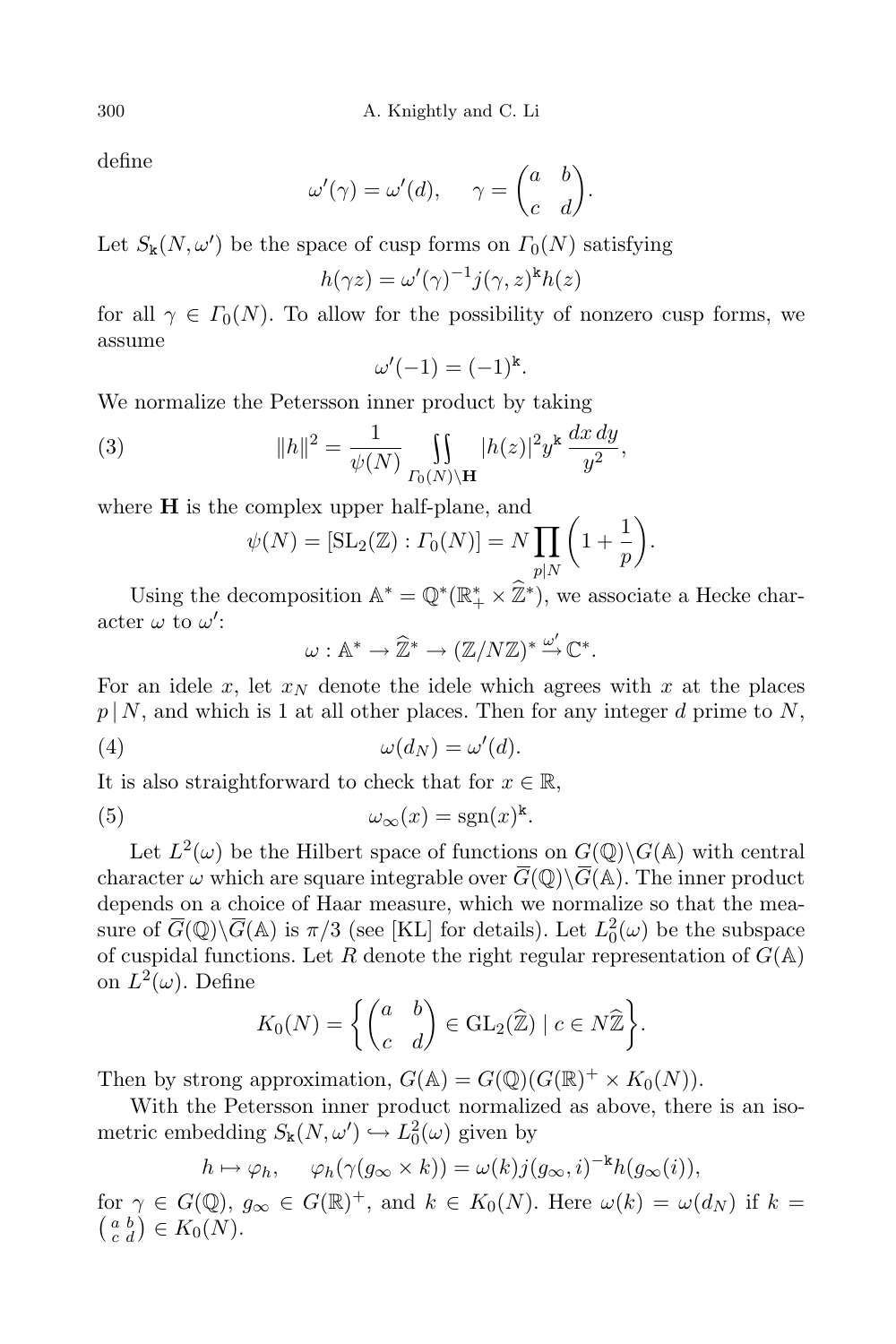Fix an integer  $n > 0$ , prime to N. In [KL] we defined an operator  $R(f)$ on  $L^2(\omega)$  which factors through the orthogonal projection to  $S_k(N, \omega)$  and acts like the Hecke operator  $T_n$  on  $S_k(N, \omega)$ . The function  $f = f_{\infty} \times f_{fin}$  is constructed as follows: Let

$$
M(\mathbf{n}, N) = \left\{ g = \begin{pmatrix} a & b \\ c & d \end{pmatrix} \in M_2(\widehat{\mathbb{Z}}) \middle| \det(g) \in \mathbf{n}\widehat{\mathbb{Z}}^* \text{ and } c \equiv 0 \text{ mod } N\widehat{\mathbb{Z}} \right\}.
$$

Then

$$
f_{\mathrm{fin}}=f^{\mathrm{n}}:G(\mathbb{A}_{\mathrm{fin}})\rightarrow\mathbb{C}
$$

is the Hecke operator supported on  $Z(\mathbb{A}_{fin})M(n, N)$  defined by

$$
f^{\mathbf{n}}(zm) = \frac{\psi(N)}{\omega(z)\omega(m)},
$$

where  $\omega(m) = \omega(d_N)$  for  $m = \begin{pmatrix} a & b \\ c & d \end{pmatrix} \in M(n, N)$ , and  $\omega(z) = \omega(1_{\infty} \times z_{\text{fin}})$ for  $z = {z_{fin}}_{\text{fin}} \in Z(\mathbb{A}_{fin})$ . The following is easily established (cf. [KL]):

LEMMA 3.1. Suppose  $g \in G(\mathbb{A}_{fin})$ , and  $\det g \in \hat{\mathbb{Z}}^*$ . Then  $f^n(g) \neq 0$  if and only if  $q \in M(n, N)$ .

Let  $\pi_{\mathbf{k}}$  denote the weight k discrete series representation of  $G(\mathbb{R})$ , and let  $v_0$  be a lowest weight unit vector in the space of  $\pi_k$ . For  $g \in G(\mathbb{R})$ , let  $f_{\mathbf{k}}(g) = \langle \pi_{\mathbf{k}}(g)v_0, v_0 \rangle$  be the matrix coefficient attached to  $v_0$ . Define

$$
f_{\infty} = d_{\mathbf{k}} \overline{f}_{\mathbf{k}},
$$

where  $d_{\mathbf{k}}$  is the formal degree of  $\pi_{\mathbf{k}}$ . Explicitly, if  $g = \begin{pmatrix} a & b \\ c & d \end{pmatrix}$ , then

(6) 
$$
f_{\infty}(g) = \begin{cases} \frac{\mathbf{k} - 1}{4\pi} \frac{\det(g)^{k/2} (2i)^k}{(-b + c + (a + d)i)^k} & \text{if } \det(g) > 0, \\ 0 & \text{otherwise} \end{cases}
$$

 $(see [KL]).$ 

Let  $f = f_{\infty} f^{n}$ . Define an operator  $R(f)$  on  $L^{2}(\omega)$  by

$$
R(f)\phi(x) = \int\limits_{\overline{G}(\mathbb{A})} f(g)\phi(xg) \, dg.
$$

Then as shown in [KL], when  $k > 2$  we have the following commutative diagram:

$$
L^{2}(\omega) \xrightarrow{\mathbf{n}^{k/2-1}R(f)} L^{2}(\omega)
$$
\northog. proj.  
\n
$$
S_{k}(N, \omega') \xrightarrow{T_{n}} S_{k}(N, \omega')
$$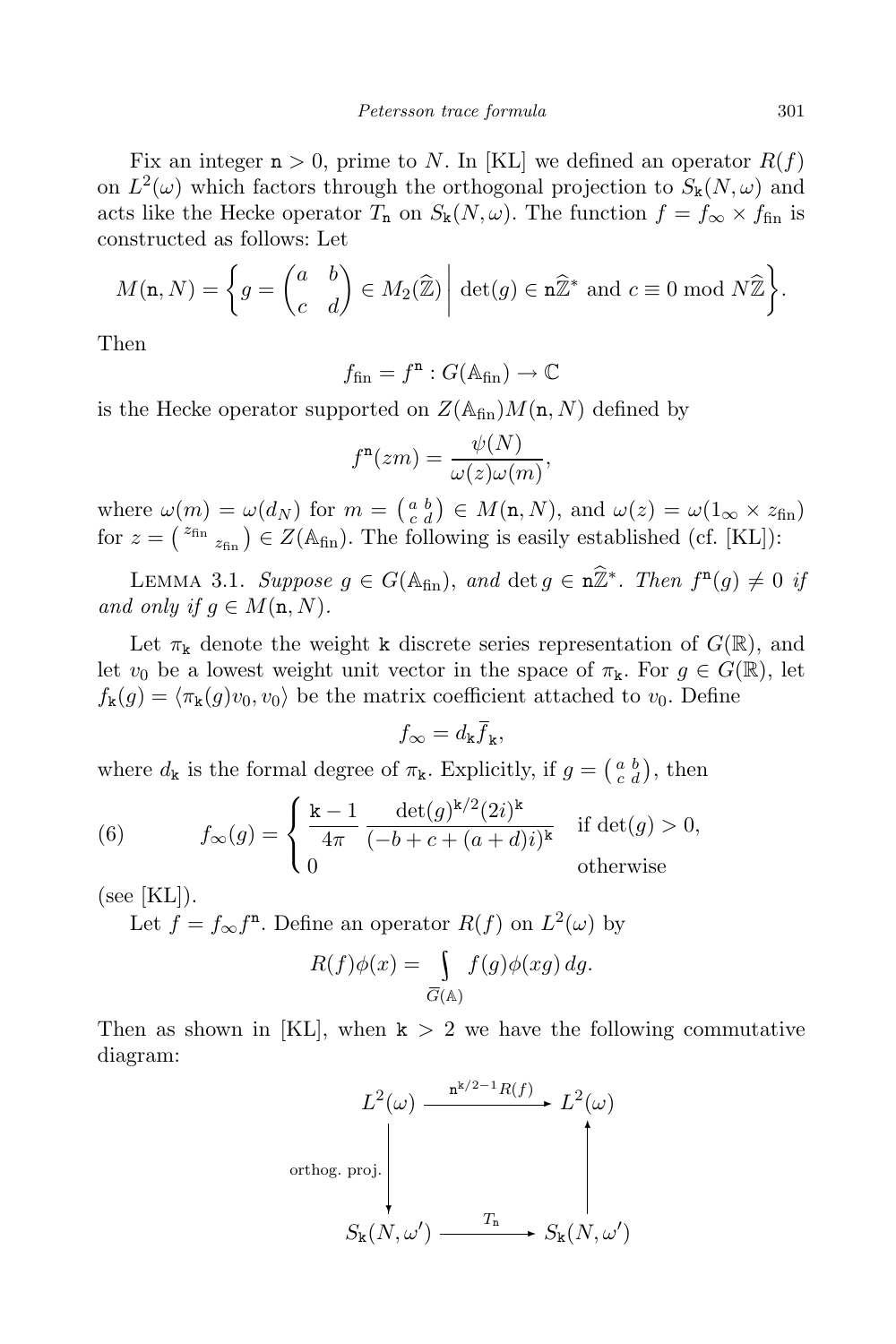302 A. Knightly and C. Li

The kernel of the operator  $R(f)$  is given by

$$
K(x, y) = \sum_{\gamma \in \overline{G}(\mathbb{Q})} f(x^{-1} \gamma y).
$$

This is the geometric expansion of  $K(x, y)$ . As shown in [KL], we also have a spectral expansion

$$
K(x, y) = \sum_{h \in \mathcal{F}} \frac{R(f)\varphi_h(x)\varphi_h(y)}{\|\varphi_h\|^2},
$$

where  $\mathcal F$  is any orthogonal basis for  $S_k(N,\omega')$ . Suppose  $\mathcal F$  consists of eigenvectors for the Hecke operator  $T_n$ . The existence of such a basis is guaranteed by the fact that  $\omega'(\mathbf{n})^{1/2}T_{\mathbf{n}}$  is self-adjoint relative to the Petersson inner product. In this case,  $R(f)\varphi_h(x) = \mathbf{n}^{1-\mathbf{k}/2}\lambda_{\mathbf{n}}(h)\varphi_h(x)$ , so

(7) 
$$
K(x,y) = \mathbf{n}^{1-\mathbf{k}/2} \sum_{h \in \mathcal{F}} \frac{\lambda_{\mathbf{n}}(h)\varphi_h(x)\varphi_h(y)}{\|h\|^2}.
$$

**3.2.** The spectral side. Define a unitary character  $\theta : \mathbb{A} \to \mathbb{C}^*$  by

$$
\theta_{\infty}(x) = e^{-2\pi ix}, \quad x \in \mathbb{R}, \text{ and } \theta_{p}(x) = e^{2\pi ir(x)}, \quad x \in \mathbb{Q}_{p},
$$

where  $r(x) \in \mathbb{Q}$  is the principal part of x, a number with p-power denominator characterized (up to  $\mathbb{Z}_p$ ) by  $x \in r(x) + \mathbb{Z}_p$ . Then  $\theta$  is trivial on  $\mathbb{Q}$ and  $\theta_{fin} = \prod_p \theta_p$  is trivial precisely on  $\hat{\mathbb{Z}}$ . In particular, for any  $q \in \mathbb{Q}$ ,  $\theta_{\text{fin}}(q) = \theta_{\infty}(q)^{-1} = e^{2\pi i q}.$ 

Let  $N = \{ \begin{pmatrix} 1 & * \\ 1 & 1 \end{pmatrix} \}$  be the unipotent subgroup of G. The Petersson trace formula will result from applying the technique in Section 2 to the above kernel function, taking  $H(\mathbb{A}) = N(\mathbb{A}) \times N(\mathbb{A})$ . We use the usual Lebesgue measure on  $\mathbb R$ , and normalize Haar measure on  $\mathbb A$  so that meas( $\mathbb Q\backslash \mathbb A$ ) =  $meas(N(\mathbb{Q})\backslash N(\mathbb{A})) = 1$ . In particular, this implies meas $(\widehat{\mathbb{Z}}) = 1$ .

We need to fix a character on  $N(\mathbb{Q})\backslash N(\mathbb{A})\times N(\mathbb{Q})\backslash N(\mathbb{A})$ . This amounts to choosing two characters on  $\mathbb{Q}\backslash\mathbb{A}$ . Recall that every character on  $\mathbb{Q}\backslash\mathbb{A}$  is of the form

$$
\theta_m(x) = \theta(-mx)
$$

for some  $m \in \mathbb{Q}$ . This identifies a character on  $N(\mathbb{Q})\backslash N(\mathbb{A})$  in the obvious way. For two rational numbers  $m_1, m_2$ , we shall compute the integral

(8) 
$$
\int_{N(\mathbb{Q})\backslash N(\mathbb{A})} \int_{N(\mathbb{Q})\backslash N(\mathbb{A})} K(n_1, n_2) \overline{\theta_{m_1}(n_1)} \theta_{m_2}(n_2) dn_1 dn_2.
$$

We begin with the spectral side, where one immediately sees the motivation for integrating this kernel over  $H(\mathbb{Q})\backslash H(\mathbb{A})$ . Using the spectral expansion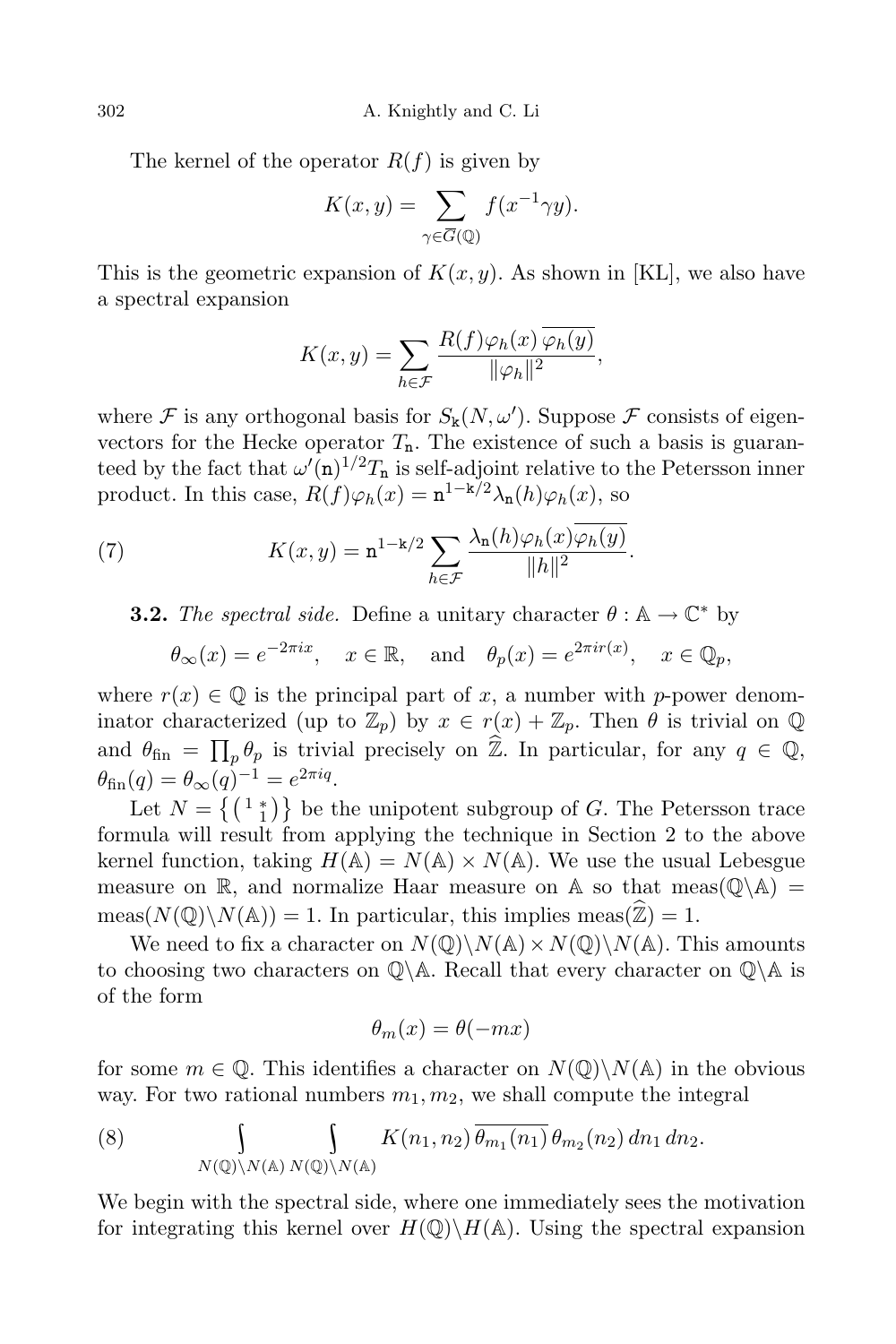of the kernel (7), this equals

$$
\mathbf{n}^{1-k/2} \sum_{h \in \mathcal{F}} \frac{\lambda_{\mathbf{n}}(h)}{\|h\|^2} \int_{N(\mathbb{Q}) \backslash N(\mathbb{A})} \varphi_h(n_1) \overline{\theta_{m_1}(n_1)} \, dn_1 \int_{N(\mathbb{Q}) \backslash N(\mathbb{A})} \overline{\varphi_h(n_2)} \, \theta_{m_2}(n_2) \, dn_2.
$$

These integrals can be computed using the following proposition.

PROPOSITION 3.2. Let  $h \in S_k(N, \omega')$ , with Fourier expansion  $h(z) =$  $\sum_{n>0} a_n q^n$ , where  $q = e^{2\pi i z}$ . Let  $\varphi_h$  be the associated function on  $G(\mathbb{A})$ . Then for  $m \in \mathbb{Q}$ ,

$$
\int_{\mathbb{Q}\backslash\mathbb{A}}\varphi_h\left(\begin{pmatrix}1 & t \\ & 1\end{pmatrix}\right)\theta(mt) dt = \begin{cases} e^{-2\pi m}a_m & \text{if } m \in \mathbb{Z}^+, \\ 0 & \text{otherwise.} \end{cases}
$$

*Proof.* The  $N = 1$  case is given in [Ge1, p. 46]. For the general case, see  $[KL]$ .  $\blacksquare$ 

In light of this, (8) is nonzero only if  $m_1, m_2 \in \mathbb{Z}^+$ . Under this assumption, we deduce that (8) equals

(9) 
$$
\mathbf{n}^{1-\mathbf{k}/2}e^{-2\pi(m_1+m_2)}\sum_{h\in\mathcal{F}}\frac{\lambda_{\mathbf{n}}(h)a_{m_1}(h)a_{m_2}(h)}{\|h\|^2}.
$$

3.3. The geometric side. Here we use the procedure in Section 2 to compute (8) using the geometric expansion of the kernel. The setting in Section 2 is slightly different from our present situation, since we are using a central character and integrating over  $\overline{G}$ . However, the same method goes through with the obvious minor adjustments.

The geometric side is a sum  $\sum_{\lbrack \delta \rbrack} I_{\delta}$ , where

$$
I_{\delta} = I_{\delta}(f) = \int_{H_{\delta}(\mathbb{Q}) \backslash H(\mathbb{A})} f(n_1^{-1} \delta n_2) \overline{\theta_{m_1}(n_1)} \theta_{m_2}(n_2) dn_1 dn_2
$$

for  $H(\mathbb{A}) = N(\mathbb{A}) \times N(\mathbb{A})$ . As shown above, in order for the spectral side to be nonzero, we must have  $m_1, m_2 \in \mathbb{Z}^+$ . We can also see this directly on the geometric side. Observe that

$$
f^{n}(g) = f^{n}\left(g\begin{pmatrix} 1 & t \\ 0 & 1 \end{pmatrix}\right) = f^{n}\left(\begin{pmatrix} 1 & t \\ 0 & 1 \end{pmatrix}g\right)
$$

for any  $t \in \hat{\mathbb{Z}}$  and  $q \in G(\mathbb{A}_{fin})$ . Thus

$$
I_{\delta}(f) = \int_{H_{\delta}(\mathbb{Q}) \backslash H(\mathbb{A})} f\left(n_1^{-1} \delta n_2 \begin{pmatrix} 1 & t \\ & 1 \end{pmatrix}\right) \overline{\theta_{m_1}(n_1)} \theta_{m_2}(n_2) \, dn_1 \, dn_2.
$$

Replacing  $n_2$  by  $n_2\left(\begin{smallmatrix} 1 & -t \\ 1 & 1 \end{smallmatrix}\right)$ , we then have

$$
I_{\delta}(f) = \theta_{\text{fin}}(m_2 t) I_{\delta}(f).
$$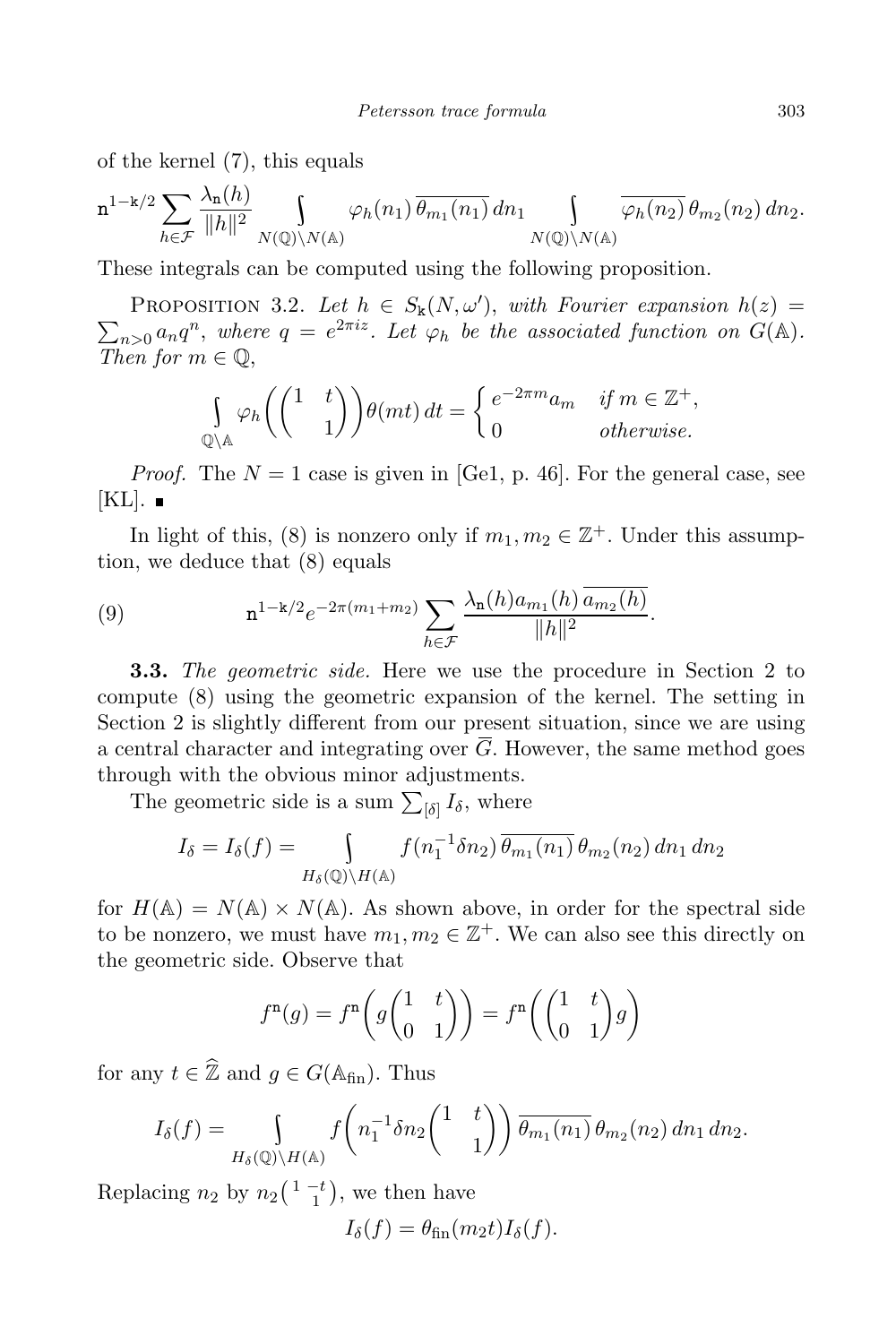It follows that  $I_{\delta}(f) \neq 0$  only if  $m_2\hat{\mathbb{Z}} \subset \hat{\mathbb{Z}}$ , i.e. only if  $m_2 \in \mathbb{Z}$ . Similarly  $m_1 \in \mathbb{Z}$ . We will see below that in fact  $m_1, m_2$  must be positive as well.

The orbits  $\delta$  are in one-to-one correspondence with the double cosets

$$
N(\mathbb{Q})\backslash\overline{G}(\mathbb{Q})/N(\mathbb{Q}).
$$

Let  $M$  be the group of invertible diagonal matrices. The Bruhat decomposition is the following disjoint union:

$$
G(\mathbb{Q}) = N(\mathbb{Q})M(\mathbb{Q}) \cup N(\mathbb{Q})M(\mathbb{Q})\begin{pmatrix} 0 & 1 \\ 1 & 0 \end{pmatrix}N(\mathbb{Q}).
$$

Thus

$$
N(\mathbb{Q})\backslash\overline{G}(\mathbb{Q})/N(\mathbb{Q})=\left\{\left[\begin{pmatrix} \gamma & 0 \\ 0 & 1 \end{pmatrix} \right] \middle| \gamma \in \mathbb{Q}^*\right\}\cup \left\{\left[\begin{pmatrix} 0 & \mu \\ 1 & 0 \end{pmatrix} \right] \middle| \mu \in \mathbb{Q}^*\right\}.
$$

We need to determine which of these orbits are relevant.

First let  $\delta = \begin{pmatrix} 2 & 0 \\ 0 & 1 \end{pmatrix}$  $\begin{pmatrix} \gamma & 0 \\ 0 & 1 \end{pmatrix}$ . If  $\left( \begin{pmatrix} 1 & t_1 \\ 1 & 1 \end{pmatrix}, \begin{pmatrix} 1 & t_2 \\ 1 & 1 \end{pmatrix} \right) \in H_\delta(\mathbb{A})$ , then

$$
\begin{pmatrix} 1 & -t_1 \ 1 & 1 \end{pmatrix} \begin{pmatrix} \gamma & 0 \\ 0 & 1 \end{pmatrix} \begin{pmatrix} 1 & t_2 \\ 1 & 1 \end{pmatrix} = z \begin{pmatrix} \gamma & 0 \\ 0 & 1 \end{pmatrix}
$$

for some  $z \in Z(\mathbb{Q})$ . A simple calculation shows that  $z = 1$  and  $t_1 = \gamma t_2$ , so

$$
H_{\delta}(\mathbb{A}) = \left\{ \left( \begin{pmatrix} 1 & \gamma t \\ 0 & 1 \end{pmatrix}, \begin{pmatrix} 1 & t \\ 0 & 1 \end{pmatrix} \right) \middle| t \in \mathbb{A} \right\}.
$$

Thus  $\delta$  is relevant if and only if

$$
\theta((m_1\gamma - m_2)t) = 1
$$

for all  $t \in \mathbb{A}$ , or equivalently, if and only if  $m_1\gamma = m_2$ .

On the other hand, if  $\delta = \begin{pmatrix} 0 & \mu \\ 1 & 0 \end{pmatrix}$  $\binom{0}{1 \ 0}$   $\in$   $G(\mathbb{Q})$ , one sees easily that

$$
H_{\delta}(\mathbb{A}) = \{(e,e)\}
$$

where e is the identity matrix, so all of these  $\delta$ 's are relevant.

**3.3.1.** Computation of the first type of  $I_{\delta}$ . Here we take  $m_1, m_2 \in \mathbb{Z}$ , and  $\delta = \binom{\gamma}{1}$  where  $m_1\gamma = m_2$ . Note that if  $m_1 = 0$  or  $m_2 = 0$ , then they are both zero since  $\gamma \neq 0$ . Now

$$
I_{\delta}(f) = \int_{\{(\gamma t,t)\in\mathbb{Q}^2\}\backslash\mathbb{A}\times\mathbb{A}} f\left(\binom{1-t_1}{1}\binom{\gamma}{0}\binom{1-t_2}{1}\theta(m_1t_1 - m_2t_2) dt_1 dt_2\right)
$$
  
= 
$$
\int_{\{(\gamma t,t)\in\mathbb{Q}^2\}\backslash\mathbb{A}\times\mathbb{A}} f\left(\binom{\gamma}{0}\frac{\gamma t_2 - t_1}{1}\right) \theta(m_1t_1 - m_2t_2) dt_1 dt_2.
$$

Let  $t_1' = \gamma t_2 - t_1$  and  $t_2' = t_2$ . Then because  $m_1 \gamma = m_2$ , we have  $m_1 t_1 - m_2 t_2$  $=-m_1t'_1$ , so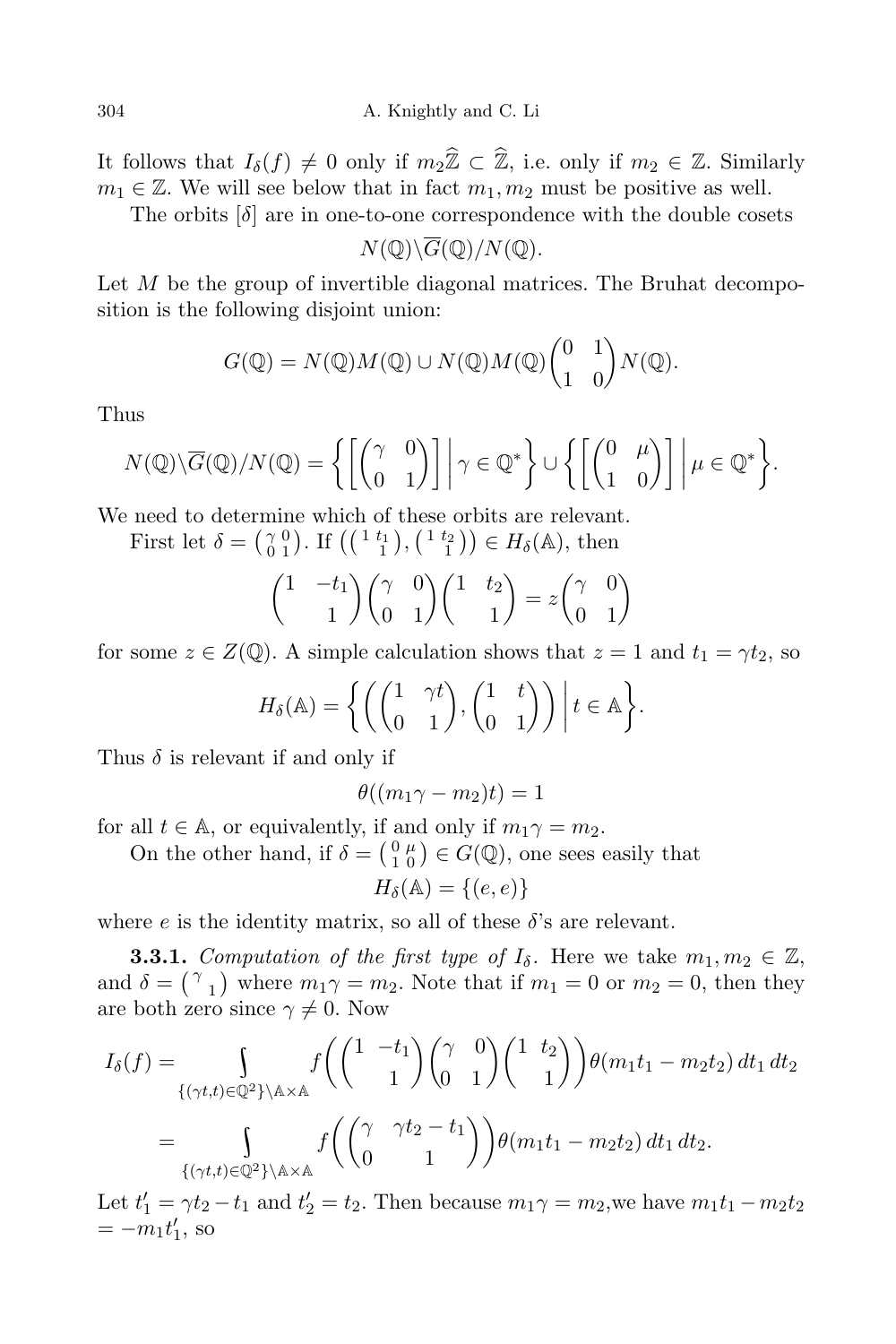$$
I_{\delta} = \int_{0 \times \mathbb{Q} \setminus (\mathbb{A} \times \mathbb{A})} f\left(\begin{pmatrix} \gamma & t_1' \\ 0 & 1 \end{pmatrix}\right) \theta(-m_1 t_1') dt_1' dt_2'
$$
  
= meas( $\mathbb{Q} \setminus \mathbb{A}$ )  $\int_{\mathbb{A}} f\left(\begin{pmatrix} \gamma & t \\ 0 & 1 \end{pmatrix}\right) \theta(-m_1 t) dt$ .

If  $m_1 = m_2 = 0$ , then

$$
I_{\delta} = \int_{\mathbb{A}} f\left(\begin{pmatrix} 1 & t \\ & 1 \end{pmatrix} \begin{pmatrix} \gamma & \\ & 1 \end{pmatrix}\right) dt = 0.
$$

This follows by a direct computation of the archimedean factor of  $I_{\delta}$  using a contour integral in the spirit of Proposition 3.4 below. Full details are given in [KL].

We may therefore assume that  $m_1, m_2$  are both nonzero integers. Then  $\gamma = m_2/m_1$ , and

$$
I_{\delta} = \int_{\mathbb{A}} f\left(\begin{pmatrix} m_2/m_1 & t \\ 0 & 1 \end{pmatrix}\right) \theta(-m_1 t) dt = \int_{\mathbb{A}} f\left(\begin{pmatrix} m_2 & m_1 t \\ m_1 \end{pmatrix}\right) \theta(-m_1 t) dt
$$
  
= 
$$
\int_{\mathbb{A}} f\left(\begin{pmatrix} m_2 & t \\ 0 & m_1 \end{pmatrix}\right) \theta(-t) dt.
$$

Here we used the fact that  $f(zg) = f(g)$  for  $z \in Z(\mathbb{Q})$ .

We factorize the above integral into  $(I_{\delta})_{\infty}(I_{\delta})_{fin}$ . First we compute

$$
(I_{\delta})_{\text{fin}} = \int_{\mathbb{A}_{\text{fin}}} f^{n} \left( \begin{pmatrix} m_{2} & t \\ & m_{1} \end{pmatrix} \right) \theta_{\text{fin}}(-t) dt.
$$

Suppose  $\binom{m_2}{0}$   $\binom{t}{m_1}$   $\in$  Supp  $f^n = Z(\mathbb{A}_{fin})M(n,N)$ . Then taking determinants we see that  $m_1m_2 \in \mathbf{n} \mathbb{Q}_p^{*2} \mathbb{Z}_p^*$  for all p. Thus  $\text{ord}_p(m_1m_2/\mathbf{n})$  is even for all p. As a result,  $m_1m_2 = \pm \mathbf{n}s^2$  for some  $s \in \mathbb{Q}^*$ . Here we can take  $s > 0$ . Under this condition, Lemma 3.1 shows that  $\begin{pmatrix} m_2 & t \\ 0 & m_1 \end{pmatrix} \in \text{Supp } f^n$  if and only if  $\binom{m_2/s \ t/s}{0 \ m_1/s} \in M_2(\widehat{\mathbb{Z}})$ , i.e.  $m_1/s, m_2/s \in \mathbb{Z}$  and  $t \in s\widehat{\mathbb{Z}}$ . Assuming this, we have

$$
(I_{\delta})_{\text{fin}} = \omega (1_{\infty} \times s_{\text{fin}})^{-1} \int_{s\hat{\mathbb{Z}}} f^{n} \left( \begin{pmatrix} m_{2}/s & t/s \\ 0 & m_{1}/s \end{pmatrix} \right) \theta_{\text{fin}}(-t) dt.
$$

Note that in fact  $\omega(1_{\infty} \times s_{\text{fin}}) = \omega(s) \omega_{\infty}(s)^{-1} = 1$  since  $s > 0$  (cf. (5)). Hence the above equals

$$
\psi(N)\omega((m_1/s)_N)^{-1}\int\limits_{s\hat{\mathbb{Z}}} \theta_{\text{fin}}(-t)\,dt.
$$

This is nonzero only if  $s\widehat{\mathbb{Z}} \subset \widehat{\mathbb{Z}}$ , i.e. only if  $s \in \mathbb{Z}$ . This being the case, the integral is equal to meas( $s\hat{\mathbb{Z}}$ ) =  $|s|_{A_{fin}} = 1/s$ . In addition,  $m_1/s$  is relatively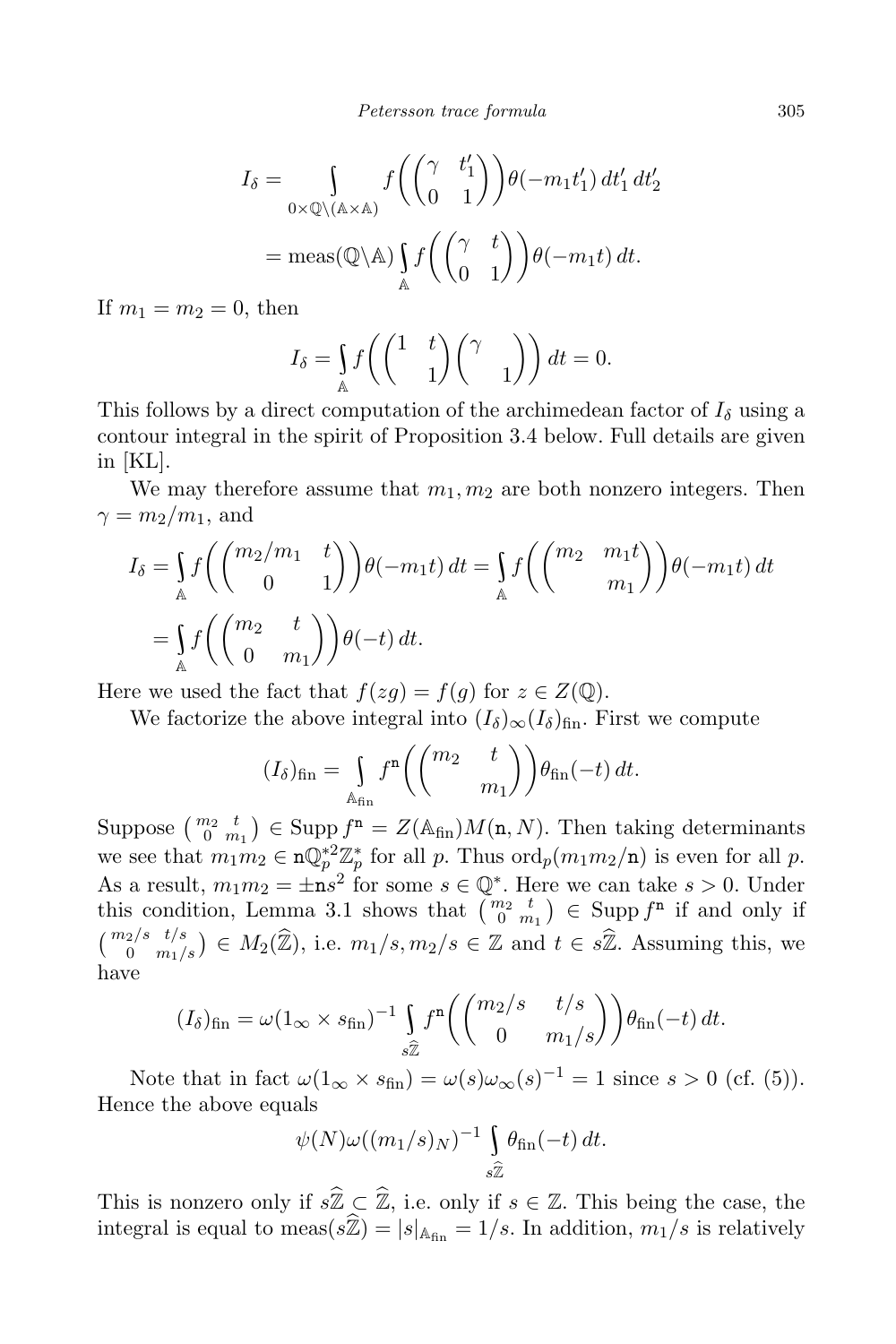prime to N since it is a factor of **n**. Thus by  $(4)$ ,  $\omega((m_1/s)_N) = \omega'(m_1/s)$ , and

$$
(I_{\delta})_{\text{fin}} = \frac{1}{s} \psi(N) \omega'(m_1/s)^{-1}.
$$

This proves the following.

PROPOSITION 3.3. Let  $m_1, m_2 \in \mathbb{Z}$ , and let  $\delta = \begin{pmatrix} \gamma & 0 \\ 0 & 1 \end{pmatrix}$  $\begin{array}{c} \gamma & 0 \\ 0 & 1 \end{array}$   $\in G(\mathbb{Q})$ . Then  $(I_{\delta})_{\text{fin}}$  is nonzero if and only if

(1)  $m_1, m_2 \neq 0$  and  $\gamma = m_2/m_1$ ,

(2)  $m_1m_2 = \pm s^2$ **n** for some positive integer  $s \mid \gcd(m_1, m_2)$ .

If these conditions are satisfied, then

$$
(I_{\delta})_{\text{fin}} = \frac{1}{s} \psi(N) \omega'(m_1/s)^{-1}.
$$

For the infinite part, we have the following (recall  $k > 2$ ).

**PROPOSITION** 3.4. Let  $\delta = \begin{pmatrix} m_2/m_1 & 0 \\ 0 & 1 \end{pmatrix} \in G(\mathbb{Q})$ . Then  $(I_{\delta})_{\infty}$  is nonzero if and only if  $m_1, m_2 > 0$ . Under this assumption,

$$
(I_{\delta})_{\infty} = \int_{\mathbb{R}} f_{\infty} \left( \begin{pmatrix} m_2 & t \\ 0 & m_1 \end{pmatrix} \right) \theta_{\infty}(-t) dt = \frac{(4\pi)^{k-1}}{(k-2)!} (m_1 m_2)^{k/2} e^{-2\pi (m_1 + m_2)}.
$$

*Proof.* Because  $f_{\infty}$  is supported on  $G(\mathbb{R})^+$ , the integrand is zero unless  $m_1$  and  $m_2$  have the same sign. Now by formula (6) for  $f_{\infty}$ , we have

$$
\int_{\mathbb{R}} f_{\infty} \left( \begin{pmatrix} m_2 & t \\ 0 & m_1 \end{pmatrix} \right) \theta_{\infty}(-t) dt
$$
\n
$$
= \frac{\mathbf{k} - 1}{4\pi} (m_1 m_2)^{k/2} (2i)^k \int_{\mathbb{R}} \frac{e^{2\pi i t}}{(-t + (m_1 + m_2)i)^k} dt
$$
\n
$$
= \frac{\mathbf{k} - 1}{4\pi} (m_1 m_2)^{k/2} \left( \frac{2}{i} \right)^k \int_{-\infty}^{\infty} \frac{e^{2\pi i t}}{(t - (m_1 + m_2)i)^k} dt.
$$

The integrand has a pole at  $(m_1 + m_2)i$ . Use a contour integral around a semicircle in the upper half-plane. If  $m_1, m_2 < 0$ , then there are no poles inside the contour, so the integral vanishes. If  $m_1, m_2 > 0$ , then the residue theorem gives

$$
(I_{\delta})_{\infty} = \frac{\mathbf{k} - 1}{4\pi} \frac{(m_1 m_2)^{\mathbf{k}/2} 2^{\mathbf{k}}}{i^{\mathbf{k}}} \frac{2\pi i}{(\mathbf{k} - 1)!} \frac{d^{\mathbf{k} - 1}}{dt^{\mathbf{k} - 1}} e^{2\pi i t} \Big|_{t = (m_1 + m_2)i}
$$
  
=  $\frac{\mathbf{k} - 1}{4\pi} \frac{(m_1 m_2)^{\mathbf{k}/2} 2^{\mathbf{k}}}{i^{\mathbf{k}}} \frac{2\pi i}{(\mathbf{k} - 1)!} (2\pi i)^{\mathbf{k} - 1} e^{-2\pi (m_1 + m_2)}$   
=  $\frac{(4\pi)^{\mathbf{k} - 1}}{(\mathbf{k} - 2)!} (m_1 m_2)^{\mathbf{k}/2} e^{-2\pi (m_1 + m_2)}$ .

Multiplying  $(I_\delta)_{fin}$  and  $(I_\delta)_{\infty}$ , we have the following.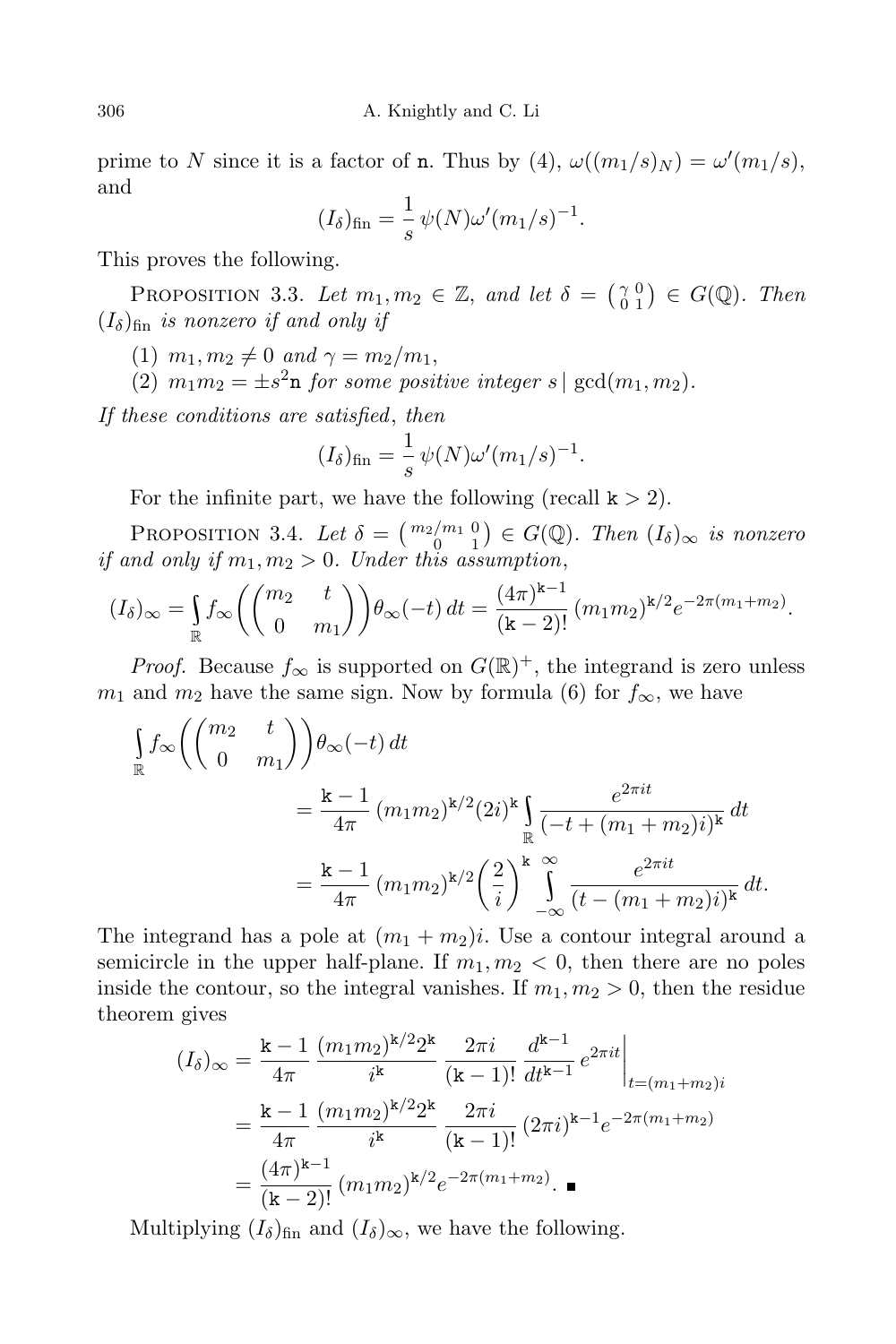PROPOSITION 3.5. If  $\delta = \begin{pmatrix} 2 & 0 \\ 0 & 1 \end{pmatrix}$  $\begin{bmatrix} \gamma & 0 \\ 0 & 1 \end{bmatrix} \in G(\mathbb{Q}), \text{ then } I_{\delta}(f) \text{ is nonzero if and}$ only if

(1)  $m_1, m_2 \in \mathbb{Z}^+$  and  $\gamma = m_2/m_1$ ,

(2)  $m_1m_2 = s^2$ **n** for some positive integer  $s \mid \gcd(m_1, m_2)$ .

Under these conditions,

$$
I_{\delta}(f) = \frac{\psi(N)(4\pi\sqrt{m_1m_2})^{k-1}\sqrt{n}}{(k-2)! e^{2\pi(m_1+m_2)}\omega'(m_1/s)}.
$$

**3.3.2.** Computation of the second type of  $I_{\delta}$ . If  $\delta = \begin{pmatrix} 0 & \mu \\ 1 & 0 \end{pmatrix}$  $\binom{0 \ \mu}{1 \ 0}$ , then  $H_{\delta} =$  $\{(e,e)\}\text{, and}$ 

$$
I_{\delta}(f) = \int_{N(\mathbb{A}) \times N(\mathbb{A})} f\left(n_1^{-1} \begin{pmatrix} 0 & \mu \\ 1 & 0 \end{pmatrix} n_2\right) \overline{\theta_{m_1}(n_1)} \ \theta_{m_2}(n_2) \ dn_1 \ dn_2.
$$

Once again we split the computation into the finite and infinite components. Let  $n_i = \begin{pmatrix} 1 & t_i \\ 0 & 1 \end{pmatrix}$ ,  $i = 1, 2$ . Then

(10) 
$$
n_1^{-1} \begin{pmatrix} 0 & \mu \\ 1 & 0 \end{pmatrix} n_2 = \begin{pmatrix} -t_1 & \mu - t_1 t_2 \\ 1 & t_2 \end{pmatrix}.
$$

PROPOSITION 3.6. For  $k > 2$ ,

(11) 
$$
(I_{\delta})_{\infty} = \iint_{\mathbb{R} \times \mathbb{R}} f_{\infty} \left( \begin{pmatrix} -t_1 & \mu - t_1 t_2 \\ 1 & t_2 \end{pmatrix} \right) \theta_{\infty} (m_1 t_1 - m_2 t_2) dt_1 dt_2
$$

is nonzero only if  $m_1, m_2, -\mu$  are all positive. Under these conditions,

$$
(I_{\delta})_{\infty} = \frac{e^{-2\pi(m_1+m_2)}(4\pi i)^{\mathbf{k}}\sqrt{m_1m_2}^{\mathbf{k}-1}}{2\cdot(\mathbf{k}-2)!}(-\mu)^{1/2}J_{\mathbf{k}-1}(4\pi\sqrt{-\mu m_1m_2}),
$$

where  $J_k$  is the Bessel J-function.

*Proof.* When  $\mu > 0$ , det  $\left( n_1^{-1} \left( \frac{1}{n} \right) n_2 \right) = -\mu < 0$ , so  $f_{\infty}$  vanishes. Thus we can assume  $\mu < 0$ . Using the formula for  $f_{\infty}$ , we have

$$
(I_{\delta})_{\infty} = \frac{\mathbf{k} - 1}{4\pi} \int_{-\infty}^{\infty} \int_{-\infty}^{\infty} \frac{(2i)^{\mathbf{k}} (-\mu)^{\mathbf{k}/2} e^{2\pi i (m_2 t_2 - m_1 t_1)}}{(t_2(t_1 + i) - \mu - i(t_1 + i))^{\mathbf{k}}} dt_1 dt_2
$$
  
= 
$$
\frac{\mathbf{k} - 1}{4\pi} (2i)^{\mathbf{k}} (-\mu)^{\mathbf{k}/2} \int_{-\infty}^{\infty} \int_{-\infty}^{\infty} \frac{e^{2\pi i (m_2 t_2 - m_1 t_1)}}{(t_1 + i)^{\mathbf{k}} (t_2 - (i + \frac{\mu}{t_1 + i}))^{\mathbf{k}}} dt_2 dt_1.
$$

Note that  $i + \frac{\mu}{t+1}$  $\frac{\mu}{t_1+i}$  is in the upper half-plane. Take the integral over  $t_2$  along a semicircular contour. If  $m_2 \leq 0$ , we can take a semicircle in the lower halfplane, and the integral vanishes. If  $m_2 > 0$ , we can use an upper half-plane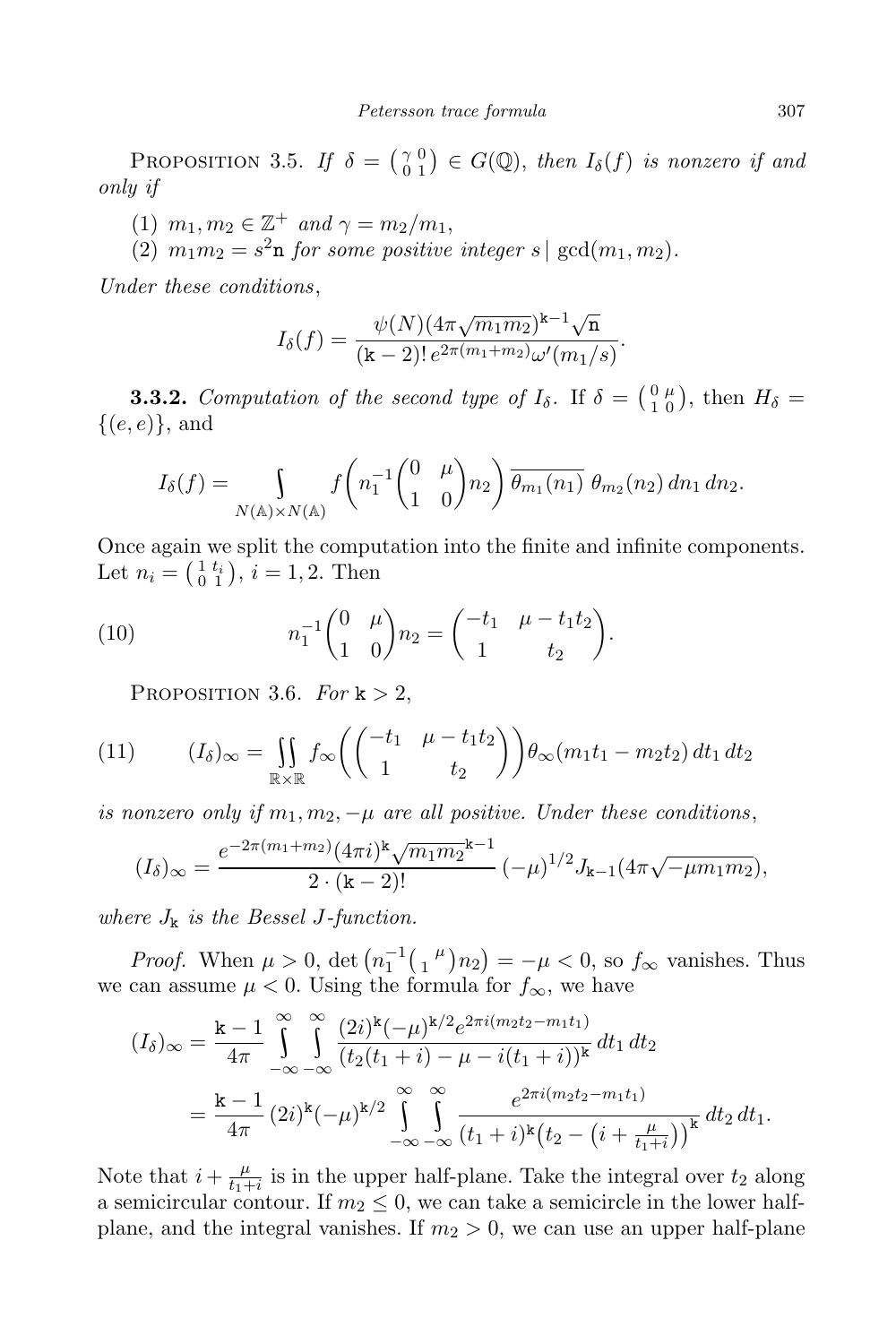contour, and by the residue theorem we have

$$
\frac{k-1}{4\pi} (2i)^{k} (-\mu)^{k/2} (2\pi i) \frac{(2\pi i m_2)^{k-1}}{(k-1)!} \int_{-\infty}^{\infty} \frac{e^{2\pi i (m_2(i+\frac{\mu}{t_1+i}) - m_1 t_1)}}{(t_1+i)^{k}} dt_1
$$
  
= 
$$
\frac{(-1)^{k} (4\pi m_2)^{k-1} (-\mu)^{k/2}}{(k-2)!} e^{-2\pi (m_1+m_2)} \int_{-\infty}^{\infty} \frac{e^{2\pi i (m_2 \frac{\mu}{t_1+i} - m_1(t_1+i))}}{(t_1+i)^{k}} dt_1.
$$

If  $m_1 < 0$ , we can integrate over a contour along the real axis and a semicircle in the upper half-plane, and the integral vanishes.

For  $m_1 > 0$ , we can evaluate the above integral in terms of a Bessel function. The Bessel functions  $J_n$  may be defined using the generating function

$$
e^{\frac{1}{2}\xi(\tau-1/\tau)} = \sum_{n=-\infty}^{\infty} \tau^n J_n(\xi),
$$

see [Wa, Chapter 2.1]. Similarly, for any positively oriented simple closed curve  $C$  about the origin,

$$
J_{n-1}(\xi) = \frac{1}{2\pi i} \int_C \frac{e^{\frac{1}{2}\xi(\tau - 1/\tau)}}{\tau^n} d\tau.
$$

To use this in our situation, solve

$$
\frac{1}{2}\xi\tau = -2\pi im_1(t_1+i), \quad -\frac{1}{2}\frac{\xi}{\tau} = 2\pi im_2\frac{\mu}{t_1+i}.
$$

We can take

$$
\xi = 4\pi \sqrt{-\mu m_1 m_2}, \quad \tau = \frac{-i m_1}{\sqrt{-\mu m_1 m_2}} (t_1 + i).
$$

Thus if  $C$  is a clockwise semicircular contour along the real axis and enclosing  $-i$  in the lower half-plane,

$$
J_{\mathbf{k}-1}(4\pi\sqrt{-\mu m_1 m_2}) = -\frac{1}{2\pi i} \int_C \frac{e^{\frac{1}{2}\xi(\tau - 1/\tau)}}{\tau^{\mathbf{k}}} d\tau
$$
  
= 
$$
-\frac{1}{2\pi i} \int_C \frac{e^{2\pi i (m_2 \frac{\mu}{t_1 + i} - m_1(t_1 + i))}}{\left(\frac{-im_1}{\sqrt{-\mu m_1 m_2}}\right)^{\mathbf{k}} (t_1 + i)^{\mathbf{k}}} \left(\frac{-im_1}{\sqrt{-\mu m_1 m_2}}\right) dt_1.
$$

As the radius of C goes to  $\infty$ , the contribution from the arc goes to 0. Therefore

$$
\int_{-\infty}^{\infty} \frac{e^{2\pi i (m_2 \frac{\mu}{t_1+i} - m_1(t_1+i))}}{(t_1+i)^k} dt_1 = (-2\pi i) \left( \frac{-im_1}{\sqrt{-\mu m_1 m_2}} \right)^{k-1} J_{k-1}(4\pi \sqrt{-\mu m_1 m_2}),
$$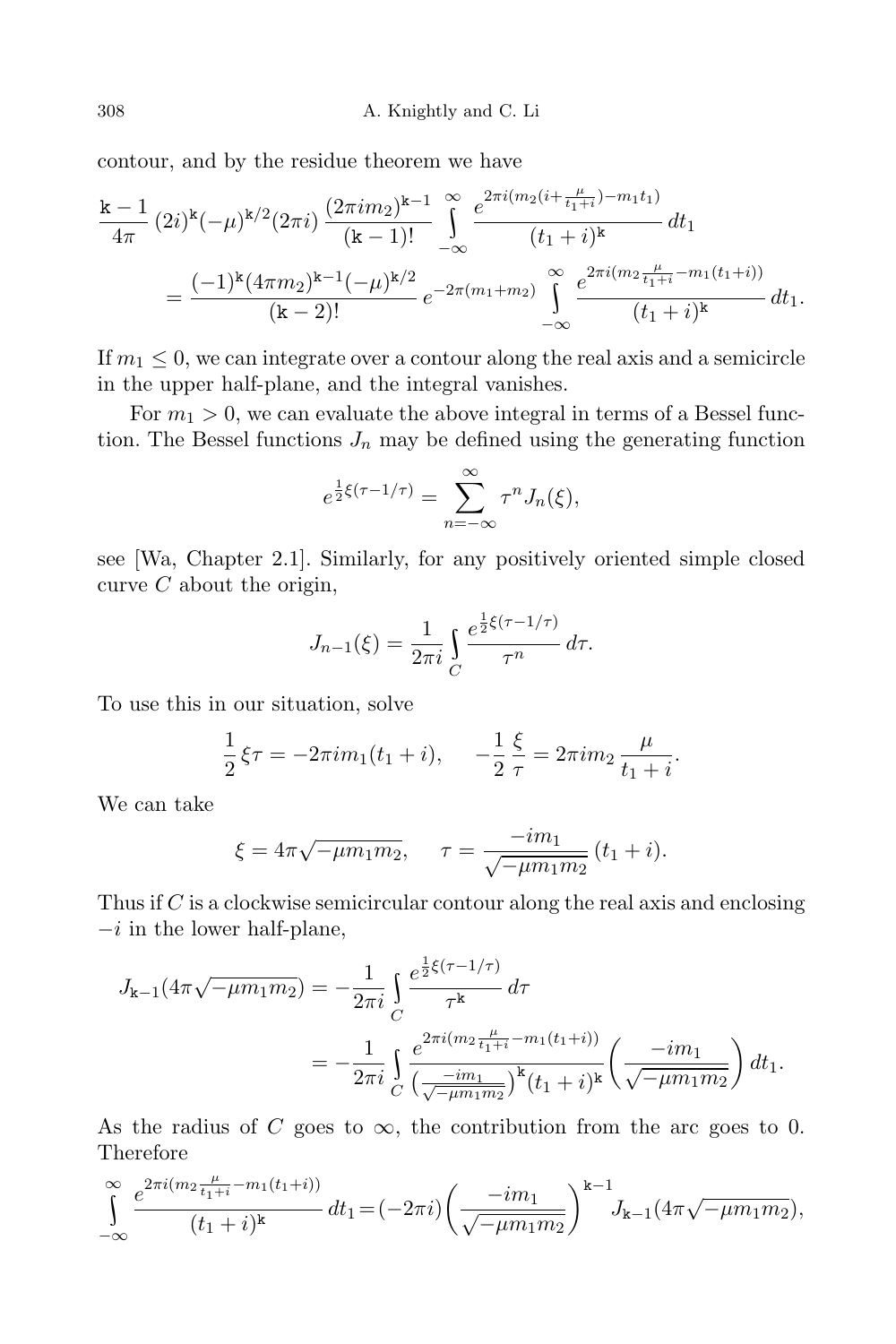so we now see that

$$
(I_{\delta})_{\infty} = \frac{(-1)^{k} (4\pi)^{k-1} (-\mu)^{k/2} m_{2}^{k-1}}{(k-2)!} e^{-2\pi (m_{1}+m_{2})} (-2\pi i)
$$

$$
\times \left(\frac{-im_{1}}{\sqrt{-\mu m_{1}m_{2}}}\right)^{k-1} J_{k-1} (4\pi \sqrt{-\mu m_{1}m_{2}})
$$

$$
= \frac{(4\pi i)^{k} (-\mu)^{1/2} (m_{1}m_{2})^{(k-1)/2}}{2 \cdot (k-2)!} e^{-2\pi (m_{1}+m_{2})} J_{k-1} (4\pi \sqrt{-\mu m_{1}m_{2}}). \blacksquare
$$

For a modulus  $c \in N\mathbb{Z}$ , the classical Kloosterman sum with character  $\omega'$ is defined by

$$
S_{\omega'}(n,m;c) = \sum_{d \in (\mathbb{Z}/c\mathbb{Z})^*} \omega'(d)^{-1} e\left(\frac{nd+m\overline{d}}{c}\right),\,
$$

where  $d\overline{d} \equiv 1 \mod c$  and  $e(x) = e^{2\pi ix}$ . We generalize this to the following sum for any integer a with  $gcd(a, N) = 1$ :

(12) 
$$
S_{\omega'}(n,m;a;c) = \sum_{\substack{d_1,d_2 \in \mathbb{Z}/c\mathbb{Z} \\ d_1d_2 = a}} \omega'(d_1)^{-1} e\left(\frac{nd_1 + md_2}{c}\right).
$$

Here the summands are no longer necessarily invertible in  $\mathbb{Z}/c\mathbb{Z}$ , however they are invertible modulo N. Note that if  $gcd(a, c) = 1$ , then  $d_2 = a\overline{d_1}$ , so in this special case one has

 $S_{\omega'}(n,m;a;c) = S_{\omega'}(n,ma;c).$ 

PROPOSITION 3.7. Assume  $\mu < 0$ ,  $m_1, m_2 \in \mathbb{Z}$ , and  $\delta = \begin{pmatrix} 1 \\ 1 \end{pmatrix}$ . Then

$$
(I_{\delta})_{\text{fin}} = \iint_{\mathbb{A}_{\text{fin}} \times \mathbb{A}_{\text{fin}}} f^{n} \left( \begin{pmatrix} 1 & -t_{1} \\ & 1 \end{pmatrix} \delta \begin{pmatrix} 1 & t_{2} \\ & 1 \end{pmatrix} \right) \theta_{\text{fin}}(m_{1}t_{1} - m_{2}t_{2}) dt_{1} dt_{2}
$$

is nonzero only if  $\mu = -n/c^2$  for some positive integer  $c \in N\mathbb{Z}$ . Under this condition,

$$
(I_{\delta})fin = (-1)k\psi(N)S_{\omega'}(m_2, m_1; \mathbf{n}; c).
$$

Proof. Suppose

$$
\begin{pmatrix} 1 & -t_1 \ 1 & 0 \end{pmatrix} \delta \begin{pmatrix} 1 & t_2 \ 1 & 1 \end{pmatrix} = \begin{pmatrix} -t_1 & \mu - t_1 t_2 \ 1 & t_2 \end{pmatrix} \in Z(\mathbb{A}_{fin})M(\mathbf{n}, N) = \text{Supp } f^{\mathbf{n}}.
$$

Then arguing as before, we have  $\mu = -\mathbf{n}s^2$  for some  $s \in \mathbb{Q}^+$ . Under this condition,

$$
\begin{pmatrix} -t_1 & \mu - t_1 t_2 \\ 1 & t_2 \end{pmatrix} \in \text{Supp } f_{\text{fin}} \Leftrightarrow \begin{pmatrix} -t_1/s & (\mu - t_1 t_2)/s \\ 1/s & t_2/s \end{pmatrix} \in M(\mathbf{n}, N)
$$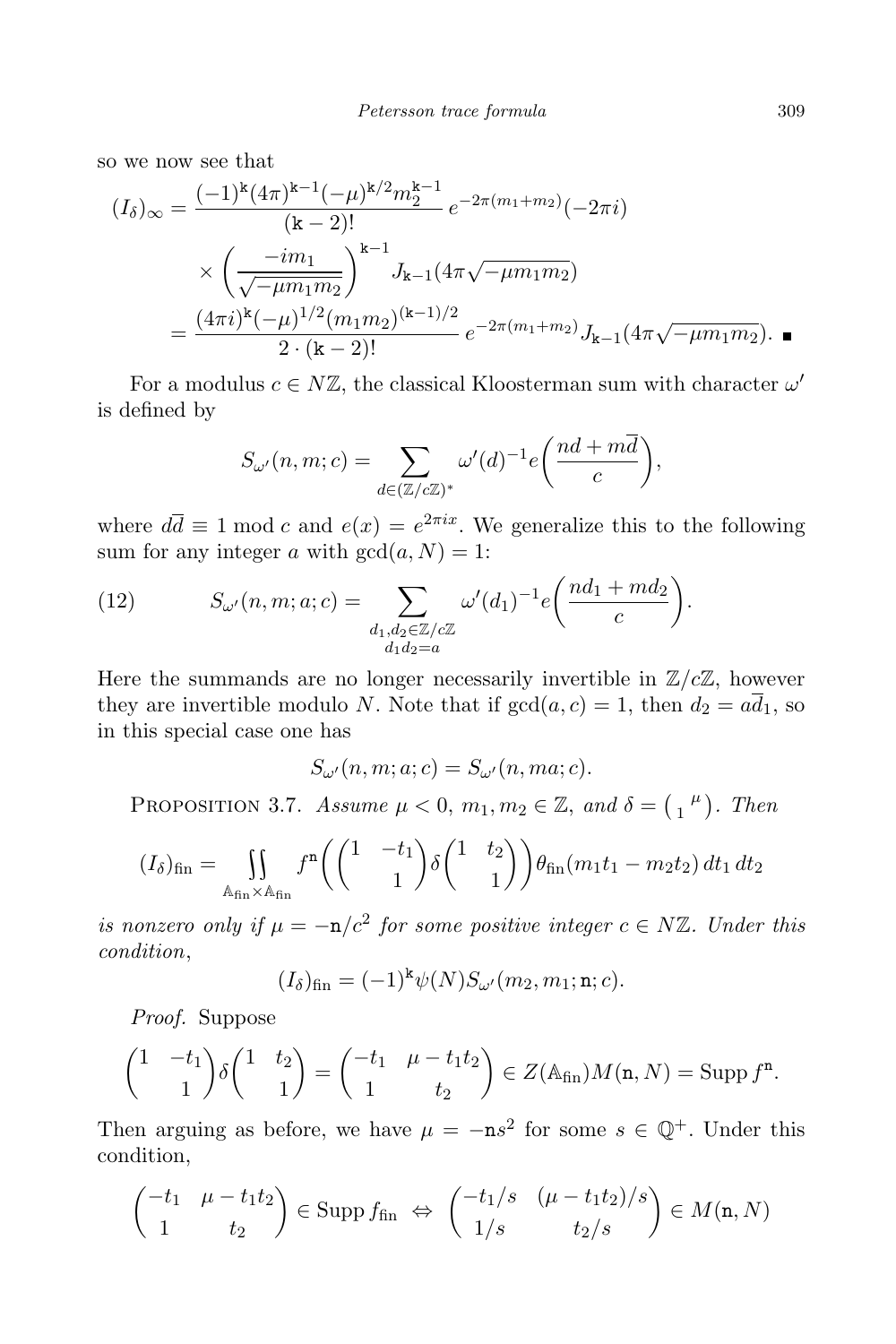by Lemma 3.1. Let  $c = 1/s$ , and let  $t'_1 = ct_1, t'_2 = ct_2$ . The above condition translates to

$$
\begin{pmatrix} -t_1' & (-\mathbf{n} - t_1' t_2')/c \\ c & t_2' \end{pmatrix} \in M(\mathbf{n}, N),
$$

which means:

(1)  $c \in N\mathbb{Z}$ , (2)  $t'_1, t'_2 \in \mathbb{Z},$ 1 (3)  $t'_1 t'_2 \equiv -\mathbf{n} \bmod c \widehat{\mathbb{Z}}$ .

Note that  $dt'_i = |c|_{\mathbb{A}_{fin}} dt_i = \frac{1}{c}$  $\frac{1}{c}dt_i$ . Henceforth we will work with  $t'_i$ , so we drop the ′ from the notation. We have

$$
(I_\delta)_{\rm fin}
$$

$$
=c^2\iint\limits_{\widehat{\mathbb{Z}}\times\widehat{\mathbb{Z}}}f^{n}\left(\begin{pmatrix}c\\&c\end{pmatrix}^{-1}\begin{pmatrix}-t_{1}&(-n-t_{1}t_{2})/c\\c&t_{2}\end{pmatrix}\right)\theta_{fin}\left(\frac{m_{1}t_{1}-m_{2}t_{2}}{c}\right)dt_{1}dt_{2}.
$$

As before, because  $c > 0$ ,  $f^{n}((c_{c})^{-1}g) = f^{n}(g)$ . Hence the value of  $f^{n}$  in the integrand is  $\psi(N)/\omega((t_2)_N)$ , which depends only on the residue class of  $t_2$ modulo  $N\hat{\mathbb{Z}}$ . Now because  $\theta_{fin}$  is trivial on  $\hat{\mathbb{Z}}$ , the value  $\theta_{fin}((m_1t_1 - m_2t_2)/c)$ depends only on the cosets  $t_1 + c\hat{\mathbb{Z}}$  and  $t_2 + c\hat{\mathbb{Z}}$ . This means that the entire integrand is constant on cosets of  $c\mathbb{Z}$ . Let  $s_i \in \mathbb{Z}^+ \cap (t_i + c\mathbb{Z})$ . Note that  $gcd(s_2, N) = 1$  since  $s_1 s_2 \equiv -n \mod N$ , and consequently  $\omega((t_2)_N) =$  $\omega((s_2)_N) = \omega'(s_2)$ . Therefore

$$
(I_{\delta})_{\text{fin}} = \psi(N)c^{2} \sum_{\substack{s_{1}, s_{2} \in \mathbb{Z}/c\mathbb{Z} \\ s_{1} s_{2} = -n}} \text{meas}(\hat{c}\hat{\mathbb{Z}})^{2} \omega'(s_{2})^{-1} e\left(\frac{m_{1} s_{1} - m_{2} s_{2}}{c}\right)
$$

$$
= \psi(N) \sum_{\substack{s_{1}, s_{2} \in \mathbb{Z}/c\mathbb{Z} \\ s_{1} s_{2} = -n}} \omega'(s_{2})^{-1} e\left(\frac{m_{1} s_{1} - m_{2} s_{2}}{c}\right).
$$

Replacing  $s_2$  by  $-s_2$ , this equals

$$
\omega'(-1)^{-1}\psi(N)\sum_{\substack{s_1,s_2\in\mathbb{Z}/c\mathbb{Z}\\s_1s_2=n}}\omega'(s_2)^{-1}e\left(\frac{m_1s_1+m_2s_2}{c}\right)
$$
  
=  $(-1)^{k}\psi(N)S_{\omega'}(m_2,m_1;{\bf n};c).$ 

For the global integral, we now see the following.

PROPOSITION 3.8. Let  $\delta = \begin{pmatrix} 1 \\ 1 \end{pmatrix} \in G(\mathbb{Q})$ . Then  $I_{\delta}$  is nonzero only if (1)  $\mu = -\mathbf{n}/c^2$  for some positive  $c \in N\mathbb{Z}$ , (2)  $m_1, m_2 \in \mathbb{Z}^+$ .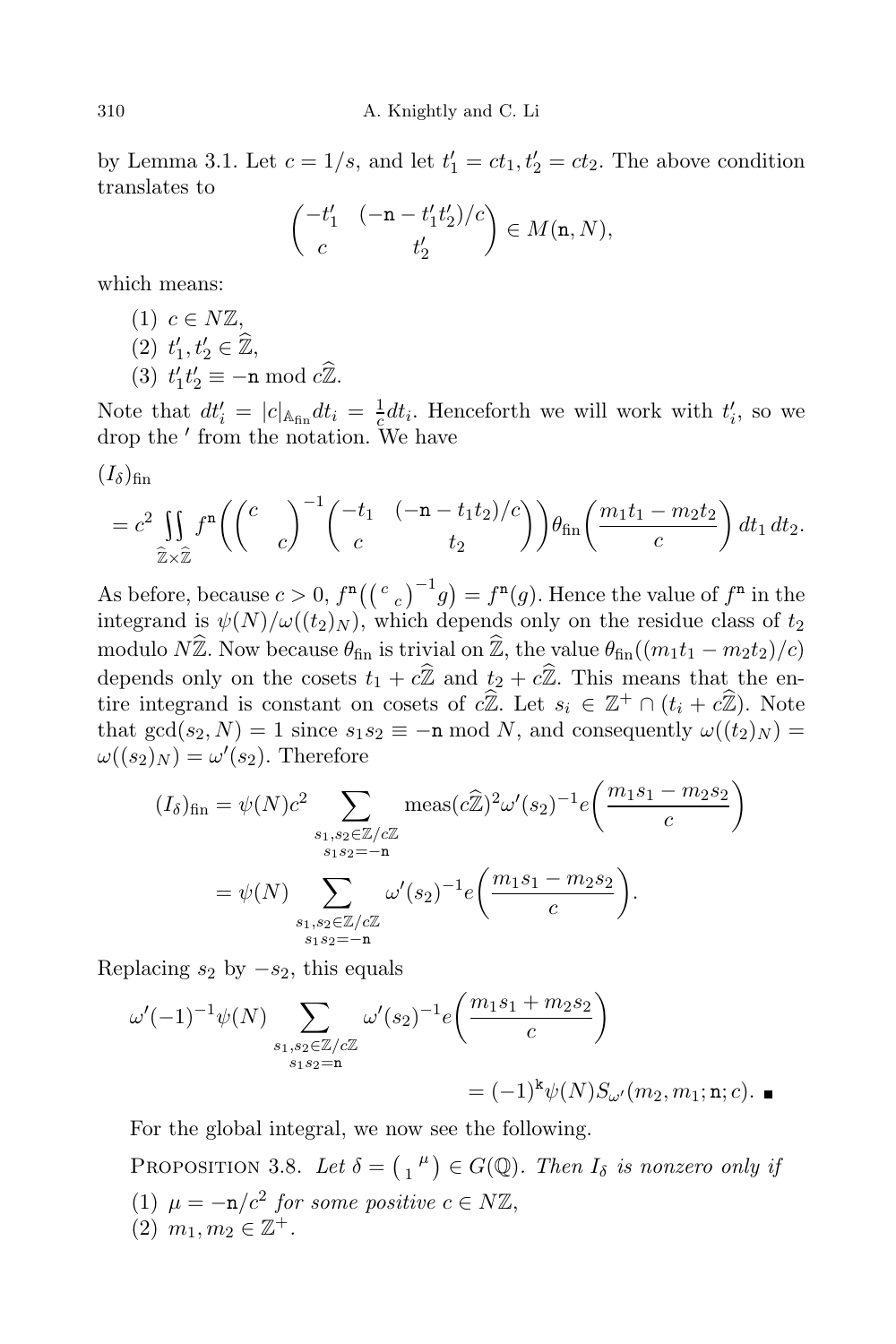If these conditions hold, then

$$
I_{\delta} = \psi(N)S_{\omega'}(m_2, m_1; \mathbf{n}; c) \frac{\sqrt{\mathbf{n}}(-4\pi i)^{\mathbf{k}}\sqrt{m_1m_2}^{\mathbf{k}-1}}{2c \cdot (\mathbf{k}-2)!e^{2\pi(m_1+m_2)}} \, J_{\mathbf{k}-1}\bigg(\frac{4\pi\sqrt{\mathbf{n} m_1m_2}}{c}\bigg).
$$

**3.4.** Final results. Equating the geometric and spectral computations of the previous sections, we obtain the following upon multiplying both sides by

$$
\frac{(k-2)!e^{2\pi(m_1+m_2)}}{\psi(N)\sqrt{n}\,(4\pi\sqrt{m_1m_2})^{k-1}}.
$$

THEOREM 3.9. Let  $k > 2$ , and let  $n, m_1, m_2 \in \mathbb{Z}^+$ , with  $gcd(n, N) =$ 1. Let F be an orthogonal basis for  $S_k(N,\omega')$  consisting of eigenfunctions for  $T_n$ . Then

$$
\frac{\psi(N)^{-1}(\mathbf{k}-2)!}{(4\pi\sqrt{\mathbf{n}m_1m_2})^{\mathbf{k}-1}}\sum_{h\in\mathcal{F}}\frac{\lambda_{\mathbf{n}}(h)a_{m_1}(h)\overline{a_{m_2}(h)}}{||h||^2} \n= T(m_1, m_2, \mathbf{n})\omega'(\sqrt{m_1\mathbf{n}/m_2})^{-1} \n+ \frac{2\pi}{i^{\mathbf{k}}}\sum_{c\in N\mathbb{Z}^+}\frac{1}{c}S_{\omega'}(m_2, m_1; \mathbf{n}; c)J_{\mathbf{k}-1}\left(\frac{4\pi\sqrt{\mathbf{n}m_1m_2}}{c}\right),
$$

where

$$
T(m_1, m_2, \mathbf{n}) = \begin{cases} 1 & \text{if } m_1 m_2 = s^2 \mathbf{n} \text{ for some integer } s \mid \gcd(m_1, m_2), \\ 0 & \text{otherwise.} \end{cases}
$$

We remark that  $T(a_1, a_2, a_3) = 1$  if and only if  $a_i a_j/a_k$  is a perfect square integer for all distinct  $i, j, k \in \{1, 2, 3\}.$ 

By choosing an appropriate basis  $\mathcal{F}$ , the Hecke eigenvalues in the above formula can be replaced by Fourier coefficients, as we now explain.

LEMMA 3.10. There exists an orthogonal basis  $\mathcal F$  consisting of eigenfunctions of  $T_n$ , each of which has  $a_1 \neq 0$ .

*Proof.* We will see that in fact  $\mathcal F$  can be taken to consist of Hecke eigenforms. We say that two Hecke eigenforms are equivalent if they have the same Hecke eigenvalues for every  $T_n$ ,  $(n, N) = 1$ . Let R denote the set of equivalence classes of eigenforms in  $S_{\mathbf{k}}(N,\omega')$ . For  $r \in \mathcal{R}$  let  $V_r$  denote the subspace spanned by the eigenforms in  $r$ . Then

$$
S_{\mathbf{k}}(N,\omega') = \bigoplus_{r \in \mathcal{R}} V_r
$$

is an orthogonal direct sum. Thus it suffices to show that each  $V_r$  has an orthogonal basis of forms with  $a_1 \neq 0$  for each basis element.

As explained in [Ri, Theorem 1.2], there exists a new form  $f_1 \in V_r$ . It is well known that any new form has  $a_1 \neq 0$  (see for example, [AL, Lemma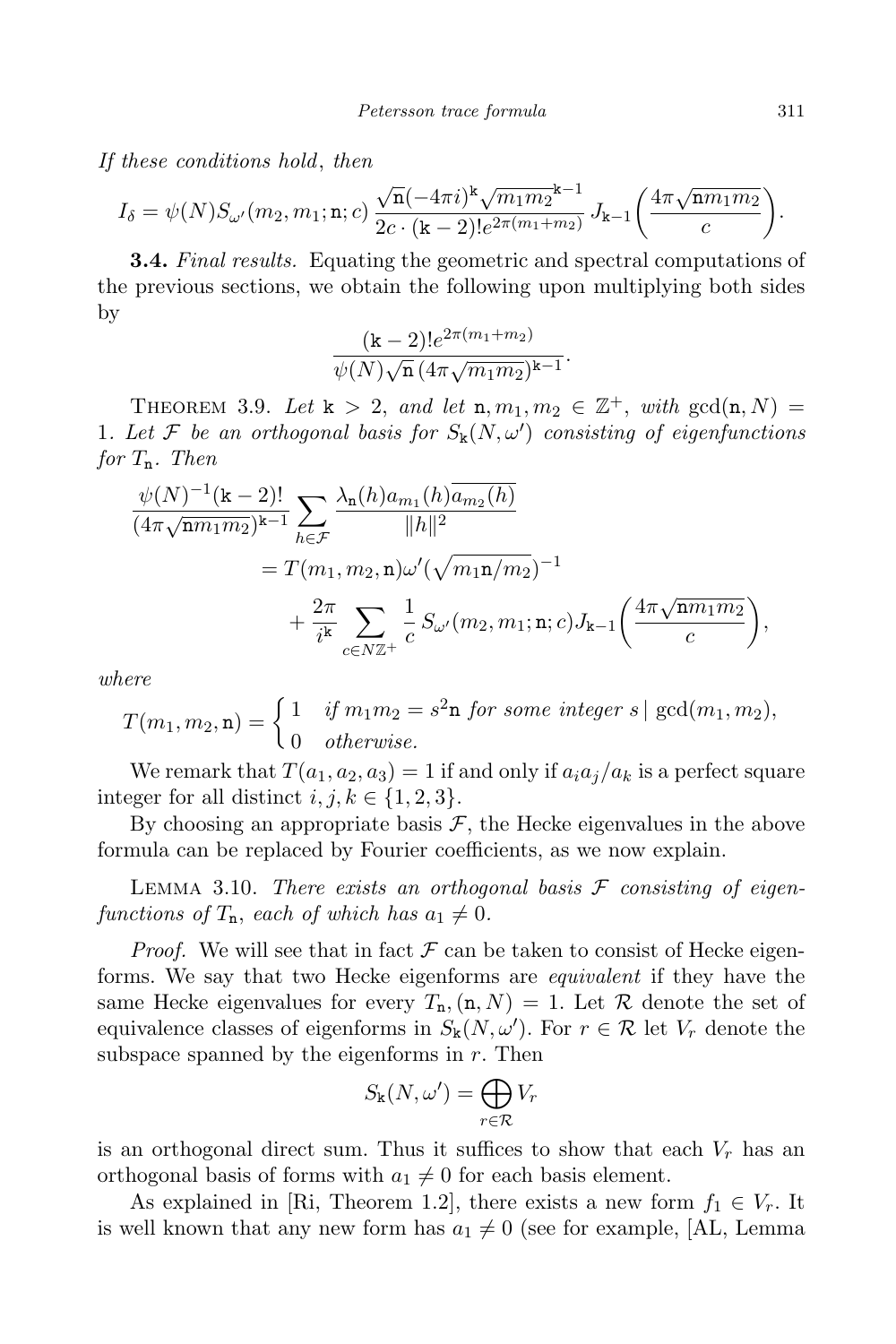19]). Normalize  $f_1$  so that  $||f_1|| = 1$ , and extend  $\{f_1\}$  to an orthonormal basis  $\{f_1, \ldots, f_s\}$  for  $V_r$ . Suppose  $a_1(f_2) = 0$ . Let

$$
f_1' = \frac{f_1 + f_2}{\|f_1 + f_2\|}, \quad f_2' = \frac{-f_1 + f_2}{\|f_1 + f_2\|},
$$

and  $f_i' = f_i$  for  $i \geq 3$ . Then  $\{f'_1, \ldots, f'_s\}$  is still an orthonormal basis for  $V_r$ , and  $a_1(f'_1) = a_1(f_1)/\|f_1 + f_2\| \neq 0$ ,  $a_1(f'_2) = -a_1(f)/\|f_1 + f_2\| \neq 0$ . Repeating this process if necessary, we can assume  $a_1(f_i) \neq 0$  for all i.

COROLLARY 3.11. Suppose  $F$  consists of eigenfunctions of  $T_n$  with  $a_1 = 1$ . Then

$$
\frac{\psi(N)^{-1}(\mathbf{k}-2)!}{(4\pi\sqrt{\mathbf{n}m_1m_2})^{\mathbf{k}-1}}\sum_{h\in\mathcal{F}}\frac{a_{\mathbf{n}}(h)a_{m_1}(h)\overline{a_{m_2}(h)}}{||h||^2} \n= T(m_1, m_2, \mathbf{n})\omega'(\sqrt{m_1\mathbf{n}/m_2})^{-1} \n+ \frac{2\pi}{i^{\mathbf{k}}}\sum_{\substack{c>0\\N\mid c}}\frac{1}{c}S_{\omega'}(m_2, m_1; \mathbf{n}; c)J_{\mathbf{k}-1}\left(\frac{4\pi\sqrt{\mathbf{n}m_1m_2}}{c}\right).
$$

*Proof.* When  $a_1(h) = 1$  and h is an eigenfunction of  $T_n$ , then  $\lambda_n(h) =$  $a_n(h)$ .

If we take  $n = 1$  in the main theorem, then  $T_n$  is the identity map, so any orthogonal basis F will do, and  $\lambda_1(h) = 1$  for all  $h \in \mathcal{F}$ . In this way we recover the classical Petersson trace formula (cf. [IK, Proposition 14.5]):

COROLLARY 3.12. For any orthogonal basis  $\mathcal F$  for  $S_{\mathbf k}(N,\omega'),$ 

$$
\frac{\psi(N)^{-1}(\mathbf{k}-2)!}{(4\pi\sqrt{mn})^{\mathbf{k}-1}} \sum_{h \in \mathcal{F}} \frac{a_m(h)\overline{a_n(h)}}{\|h\|^2} \n= \delta(m,n) + \frac{2\pi}{i^{\mathbf{k}}} \sum_{\substack{c>0 \ c>0}} \frac{1}{c} S_{\omega'}(n,m;c) J_{\mathbf{k}-1}\left(\frac{4\pi\sqrt{mn}}{c}\right).
$$

REMARK. Although our main result involves both Hecke eigenvalues and Fourier coefficients, Corollary 3.11 shows that the formula can be rewritten in terms of three Fourier coefficients. As a result, the generalized formula holds nothing more than the Petersson trace formula. This is due to the fact that by the multiplicative relations among the Hecke operators ([Sh, Theorem 3.24]), for any eigenform h with  $a_1(h) = 1$ , we can express  $a_n(h)a_{m_1}(h)$ as a linear combination of other Fourier coefficients, with coefficients independent of h.

Acknowledgements. This work was supported by the University of Maine summer faculty research fund, and by NSA grant H98230-05-1-0028.